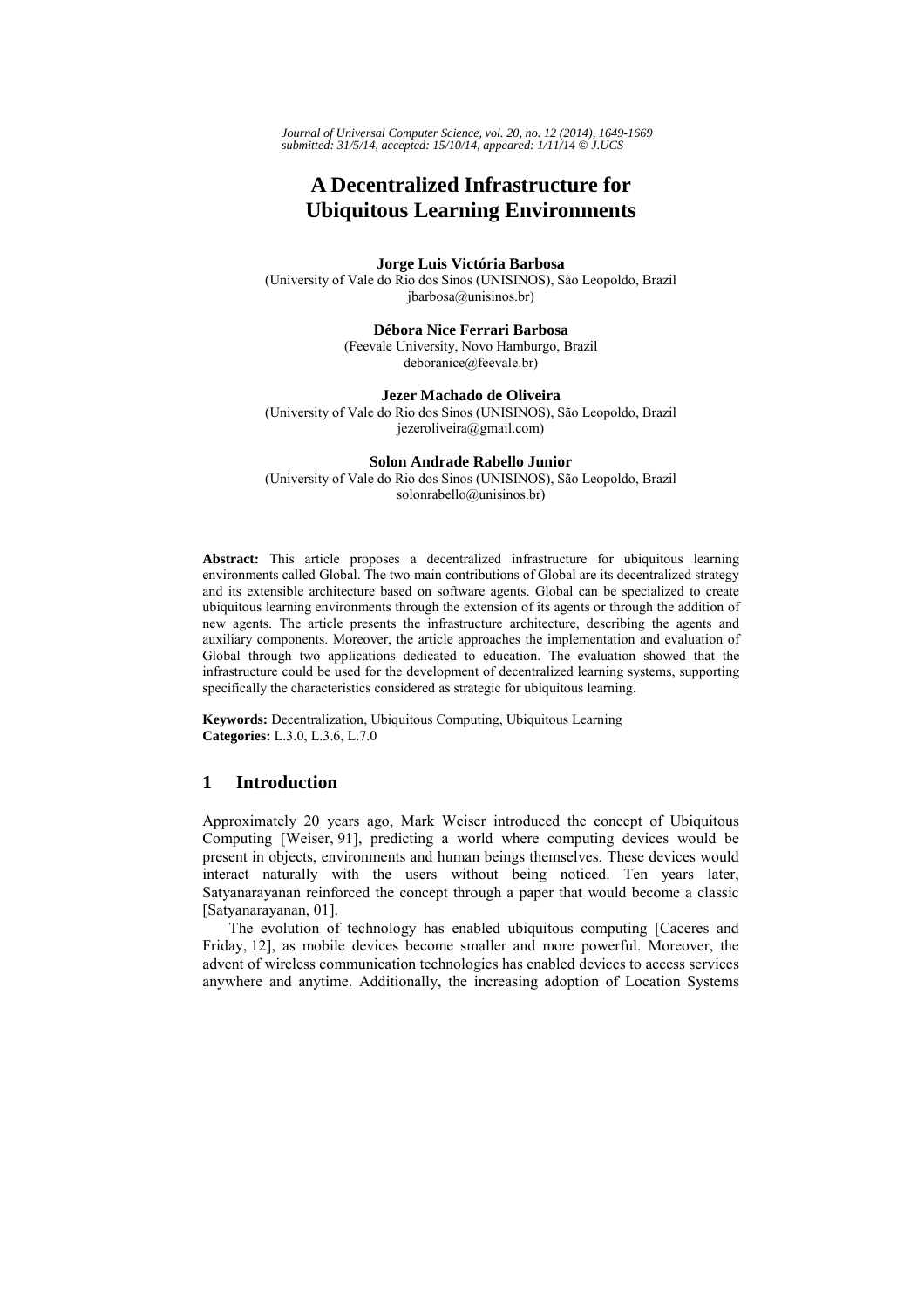[Hightower and Borriello, 01] has been stimulating Location-based Services [Dey et al., 10] and Context-aware Systems [Knappmeyer et al., 13].

This technological reality is creating new opportunities for various areas, such as Accessibility [Tavares et al., 12] and Health [Vianna and Barbosa, 14]. Education, as well as other areas of knowledge, makes use of these new technologies to improve their practices and approaches. The application of these technologies in improving education strategies gave rise to a research front called Ubiquitous Learning [Wagner et al., 14].

Immersive technologies such as virtual worlds and augmented reality have been considered promising approaches to support and enhance learning [Serio et al., 13]. In recent years, various initiatives related to Immersive Education have been carried out [IED, 14]. Additionally, ubiquitous and immersive technologies have been integrated to support Immersive Ubiquitous Learning Environments [Liu et al., 09]. The full achievement of this approach is a challenge, because this kind of environment would enable to learn in everyday situations [Weiser, 91] through an immersive [Serio et al., 13] and context-aware way [Knappmeyer et al., 13]. In this sense, infrastructures for learning environments that fully support the features of ubiquitous computing [Satyanarayanan, 01] assume a prominent role.

There are several proposals for ubiquitous learning environments, such as LOCAL [Barbosa et al., 11], JAPELAS [Yin et al., 10] and GlobalEdu [Barbosa et al., 12], as well as the works proposed by [Chen and Li, 10], [Yang, 06] and [Zhang et al., 05]. Most proposals for ubiquitous learning environments use centralized structures [Yang, 06]. However, this approach is not adequate for the ubiquitous computing definition presented by [Satyanarayanan, 01], whose characteristics include the requirement for mobile networks, high availability, localized scalability and mobile access to information. In contrast, decentralized models support such characteristics more easily.

 In traditional centralized models, the communication takes place in a preconfigured infrastructure through an intermediary (server) that is responsible for delivering the message, which hinders the creation of mobile networks. In turn, in decentralized models, communication between users takes place directly. By integrating this feature to the use of decentralized routing algorithms (*Ad Hoc*  networks), it is possible to create mobile networks. Moreover, if a server goes offline or becomes inaccessible, so do the elements it manages or, at least, they lose some of their functionalities. When an element in a decentralized model is offline or inaccessible, only the functionalities that depend on it are compromised, thus ensuring greater availability. Localized scalability is the ability to prioritize interaction with closer users [Satyanarayanan, 01]. In decentralized environments based on *Ad Hoc*  networks, the network topology itself favours localized scalability, because it can be controlled by the number of hops between nodes. In centralized environments, this management requires the participation of the server, thus reducing scalability.

 Moreover, three other factors specifically stimulate the researches related to an infrastructure for ubiquitous learning environments: (1) even with the advancement in mobile device technologies, tools and APIs for development of ubiquitous systems are still quite limited compared to the development of desktop applications; (2) the development of ubiquitous applications is a costly process due to the variety of technologies needed for their implementation, such as wireless communication and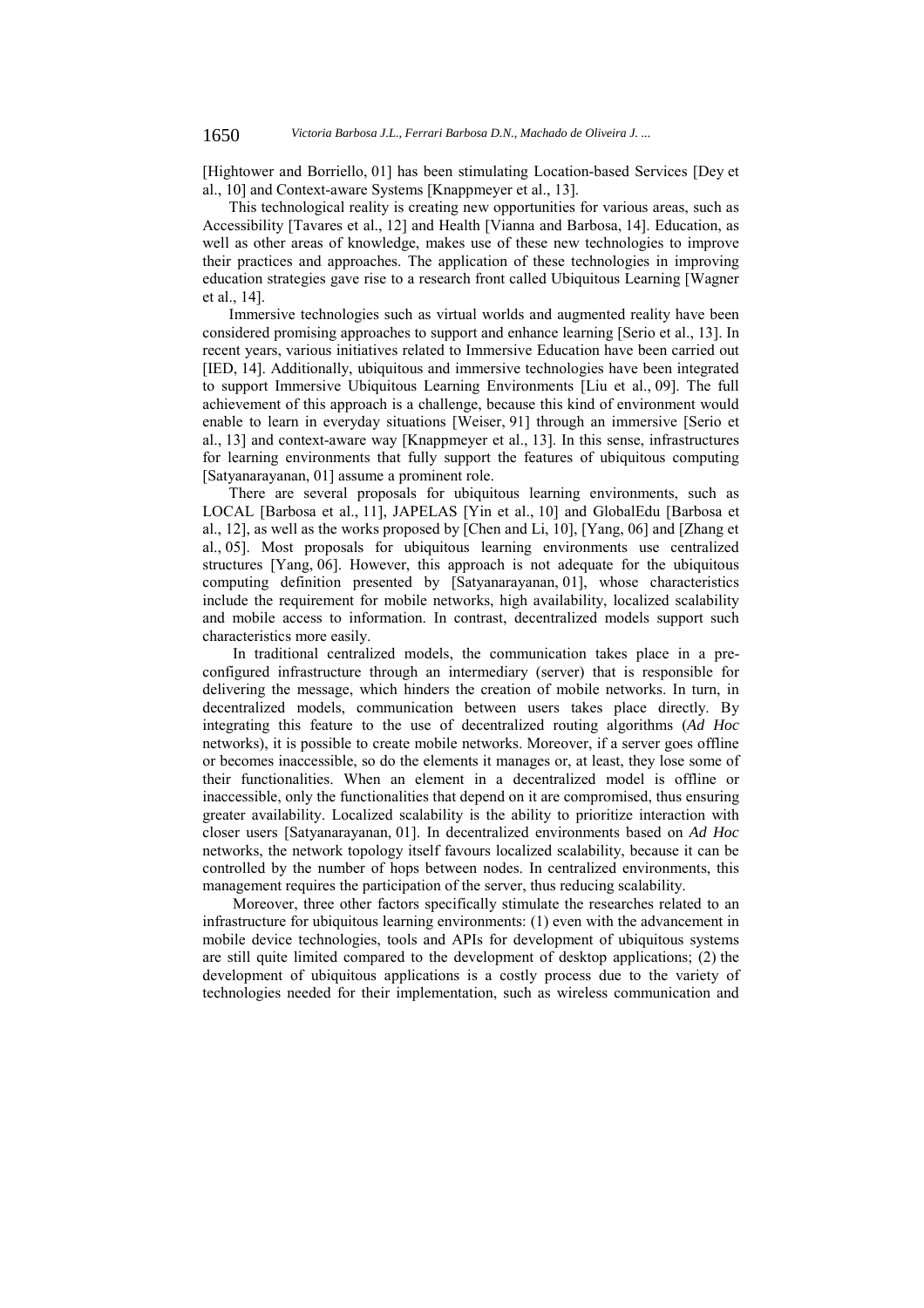location systems, and (3) ubiquitous learning systems have common functionalities, especially profile management, communication between users and content management.

 Considering this scenario, this article proposes a decentralized infrastructure for the development of ubiquitous learning environments, called Global. Global offers software agents to perform tasks that are common to the ubiquitous learning process. Customization to create environments is obtained by extension of these agents or by adding new ones. The text is organized into six sections. The second describes four ubiquitous learning environments that are related to Global, using mainly the parameter of decentralization. In this section, a comparison between related works creates the base to discuss the Global contributions. Section three presents the Global, mainly describing its architecture. The fourth section discusses aspects of prototype implementation. The fifth uses the prototype to evaluate the proposal by creating two learning applications. Finally, the last section presents the conclusions of the study, focusing on the Global contributions and future works.

# **2 Related works**

This section describes and compares four ubiquitous learning environments, which are decentralized or present some decentralized characteristic.

#### **2.1 Japelas**

Japelas [Yin et al., 05] is a system that enables users to learn treatment expressions in the Japanese language. The students, carrying mobile devices, are assisted in the task of identifying the appropriate expressions for each context. Japelas considers users´ profiles and their location through RFID technologies. The environment is decentralized and the interaction among mobile devices takes place directly, using infrared communication (IR). Japelas only allows the contact between two users. A new version called Japelas2 [Yin et al., 10] is oriented towards supporting the interaction between many people, with a collaborative/social approach. Both systems use location technology and user profiles, but they focus on a specific application, namely, the correct use of Japanese polite expressions. Moreover, they do not include a structure that facilitates the addition of new languages.

#### **2.2 Framework for social interaction with ubiquitous learning support**

Zhang et al. proposed a framework for ubiquitous learning and social interaction between learners [Zhang et al., 05]. Moreover, they defined a model for building social interaction in ubiquitous learning environments, which is based on the *encounter function* proposed by [Jin, 03]. Jin´s approach is divided into three parts: *encounter*, *communication* and *collaboration*. The framework follows the same structure including three functional components with the same names. Based on these components the learners can collaborate through a *learning network*. The framework is indicated as a platform to support ubiquitous learning. However, it does not fit the definition of ubiquity established by [Satyanarayanan, 01], because it does not support location and context awareness.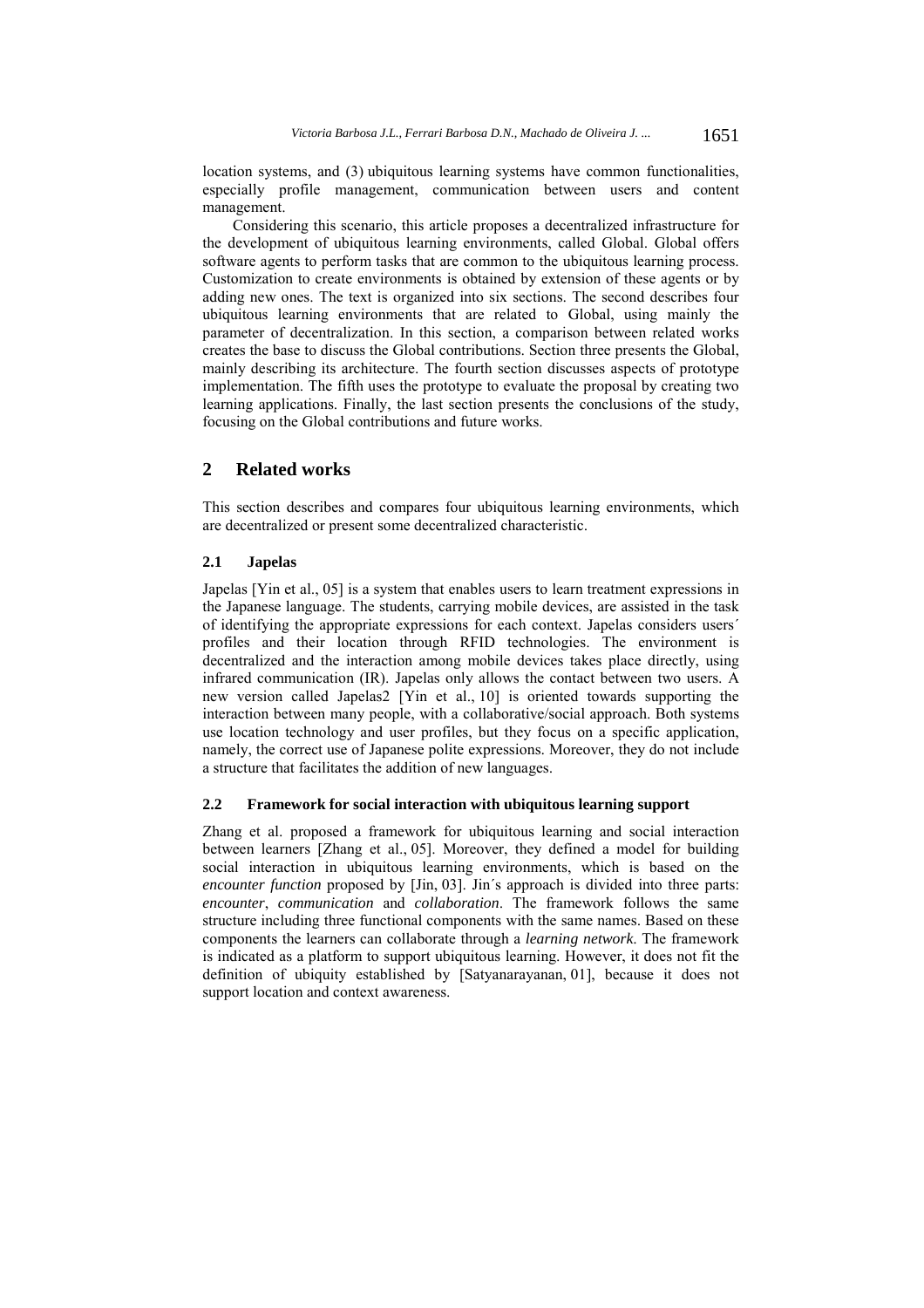# **2.3 P2P collaboration-oriented ubiquitous learning environment**

Yang proposed a ubiquitous learning environment that supports point-to-point (P2P) collaboration [Yang, 06]. The model offers learning support through the creation of virtual communities where instructors and students discover, access and share resources. Moreover, the communities´ members can communicate between them and engage in group discussions. The environment uses the context awareness as an interactive model between learners and services. Accordingly, two ontologies are proposed, one to describe learners and one to describe services. Based on these ontologies, an interactivity model conducts a pattern matching to discover contextoriented services. Context detection is divided into two parts: client and server. At the client, the information is collected and, at the server, it is processed to define the learner context. The environment is not fully decentralized, and requires the intervention of a centralized server to determine the learner context.

# **2.4 GlobalEdu**

GlobalEdu [Barbosa et al., 12] is an environment that supports large scale ubiquitous learning, mainly considering learners´ profiles and contexts. The GlobalEdu´s architecture is organized in three layers. The *Application Layer* is a Pedagogical Agent (PA) that assists learner interaction in the environment. The *System Layer* has a set of modules to assist the learner's educational process in the ubiquitous environment. These modules consider the learners´ contexts and profiles, mainly focusing on learning collaboration [Barbosa et al., 11] and content management [Barbosa et al., 13]. The *Execution Layer* should be a generic ubiquitous middleware to support the basic operations of the environment. Currently, GlobalEdu is running on a middleware called ISAM. GlobalEdu adopts a client-server model. The *Application Layer* provides peer-to-peer communication between PAs, allowing a decentralized approach. On the other hand, the *System* and *Execution* layers run in servers, characterizing a centralized approach.

# **2.5 Evaluation of related works**

A related works comparison is showed on Tab. 1. Japelas [Yin et al., 05, Yin et al., 10] has a specific purpose, namely supporting the learning of treatment expressions in the Japanese language, and does not present structures that facilitate the addition of new features. Japelas is a decentralized environment, but its communication system is limited to the use of infrared. Furthermore, the system has a message routing structure and serves primarily to identify which formalism should be applied in the communication between users.

The framework for social interaction [Zhang et al., 05] enables the customization of its tutor, which can be tailored to a specific area, but lacks structures that facilitate the addition of new features. It is a decentralized environment, but fails to deliver two essential characteristics of ubiquitous systems, namely location sensitivity and context awareness. The P2P collaboration-oriented environment [Yang, 06] does not offer structures that facilitate the addition of new features. Moreover, the environment is not fully decentralized, and requires the intervention of a centralized server to determine the learner context, thus affecting the application scalability. Additionally, it maintains some of the information on the server, thus limiting mobile access.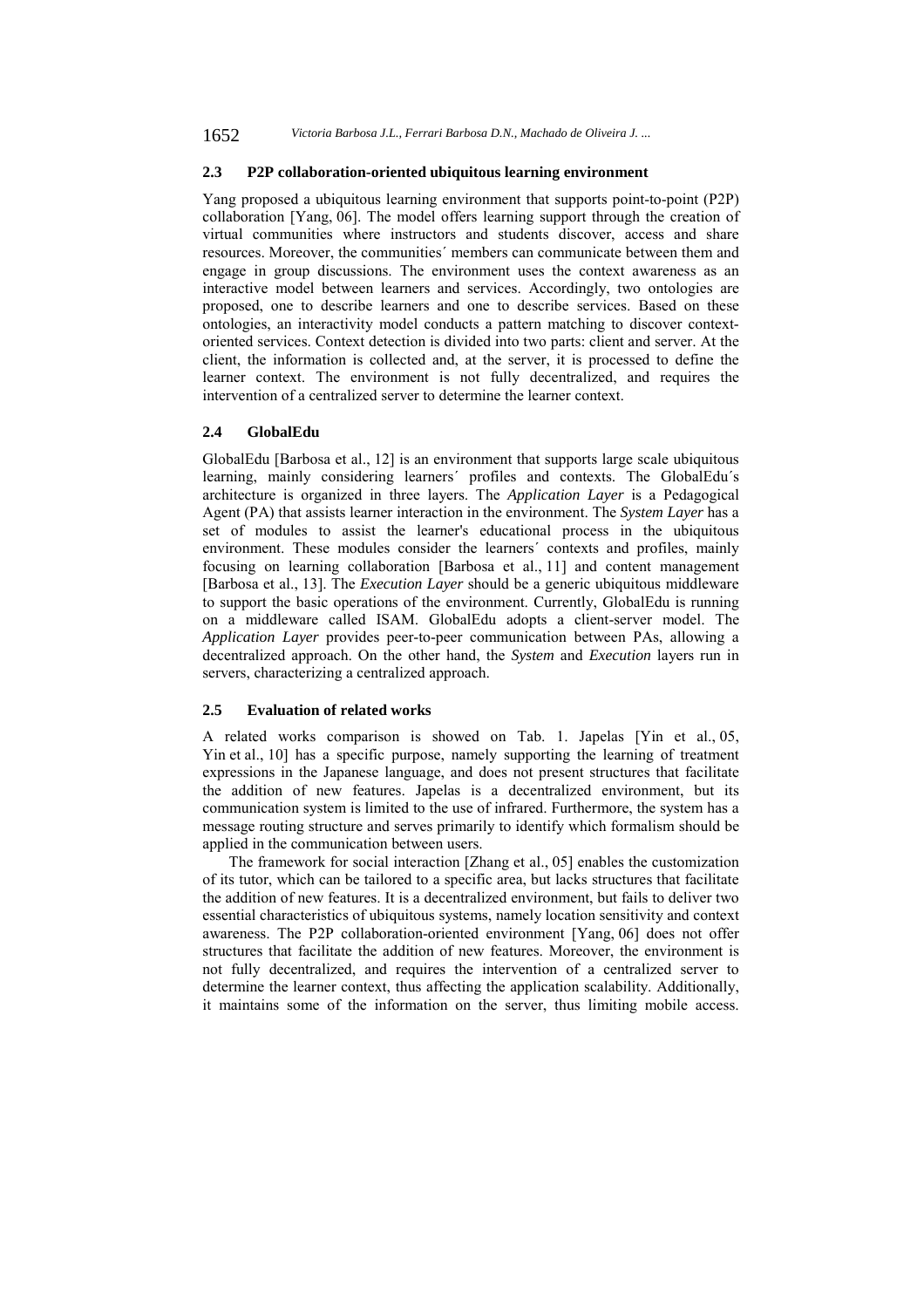GlobalEdu [Barbosa et al., 12] adopts a client-server model in which communication between system modules takes place through servers. The pedagogical agents communicate with the servers and also with one another.

The first column of Tab. 1 shows the main characteristics of ubiquitous computing as discussed by [Satyanarayanan, 01]. None of the related works supports all of them. Moreover, none is fully extensible. The following sections discuss how Global supports these missing aspects in ubiquitous learning environments. Specially, section 6 revisits the characteristics listed in the table and discusses the ways in which Global guarantees them.

|                                           | <b>Japelas</b>                                                                              | Zhang et al.<br><b>Framework</b>                                                                                | <b>Yang environment</b>                                                                                               | GlobalEdu                                                                                                                                            |
|-------------------------------------------|---------------------------------------------------------------------------------------------|-----------------------------------------------------------------------------------------------------------------|-----------------------------------------------------------------------------------------------------------------------|------------------------------------------------------------------------------------------------------------------------------------------------------|
| <b>Objective</b>                          | It supports the<br>learning of<br>treatment<br>expressions in<br>the Japanese<br>language   | It supports<br>students<br>learning.<br>focusing on<br>their social<br>skills in a<br>ubiquitous<br>environment | It creates virtual<br>communities where<br>instructors and<br>students can discover,<br>access and share<br>resources | It allows learners to<br>build their<br>knowledge<br>anywhere and<br>anytime, in a<br>manner that is<br>adapted to their<br>profiles and<br>contexts |
| <b>Location</b><br>sensitivity            | <b>RFID Tags</b>                                                                            | No tracking<br>system                                                                                           | Combined<br>technologies                                                                                              | It relies on the<br>middleware used in<br>the Execution layer                                                                                        |
| Communica-<br>tion                        | Infrared                                                                                    | P <sub>2</sub> P                                                                                                | P2P and client-server                                                                                                 | It relies on the<br>middleware used in<br>the Execution layer                                                                                        |
| <b>Mobile</b><br>networks                 | Partial, no<br>routing<br>algorithm                                                         | Yes                                                                                                             | Yes                                                                                                                   | It relies on the<br>middleware used in<br>the Execution layer                                                                                        |
| <b>Distributed</b><br>security            | Not Specified                                                                               | Not Specified                                                                                                   | Not Specified                                                                                                         | It relies on the<br>middleware used in<br>the <i>Execution</i> layer                                                                                 |
| <b>Context</b><br>awareness               | Yes                                                                                         | No                                                                                                              | Yes                                                                                                                   | Yes                                                                                                                                                  |
| <b>Localized</b><br>scalability           | Yes                                                                                         | Yes                                                                                                             | Yes                                                                                                                   | It relies on the<br>middleware used in<br>the Execution layer                                                                                        |
| <b>Mobile</b><br>access to<br>information | Yes                                                                                         | Yes                                                                                                             | Partly, because part of<br>the information is<br>stored in the server                                                 | No, because all<br>information is<br>stored on the server                                                                                            |
| <b>Extensible</b>                         | No, it is focused<br>only on the<br>treatment<br>expressions of<br>the Japanese<br>language | Although it is a<br>framework, it<br>only enables<br>customization<br>for its tutor                             | N <sub>0</sub>                                                                                                        | Partly, because it<br>enables<br>customization for<br>the Pedagogical<br>Agent (PA) in the<br><b>Application Layer</b>                               |

|  |  | Table 1: Related works comparison |
|--|--|-----------------------------------|
|  |  |                                   |

# **3 GLOBAL Infrastructure**

The Global architecture is showed on Fig. 1. There are six software agents which offer a set of features for learning support. They can be seen in the middle of the figure. The agents are supported by four components which can be accessed through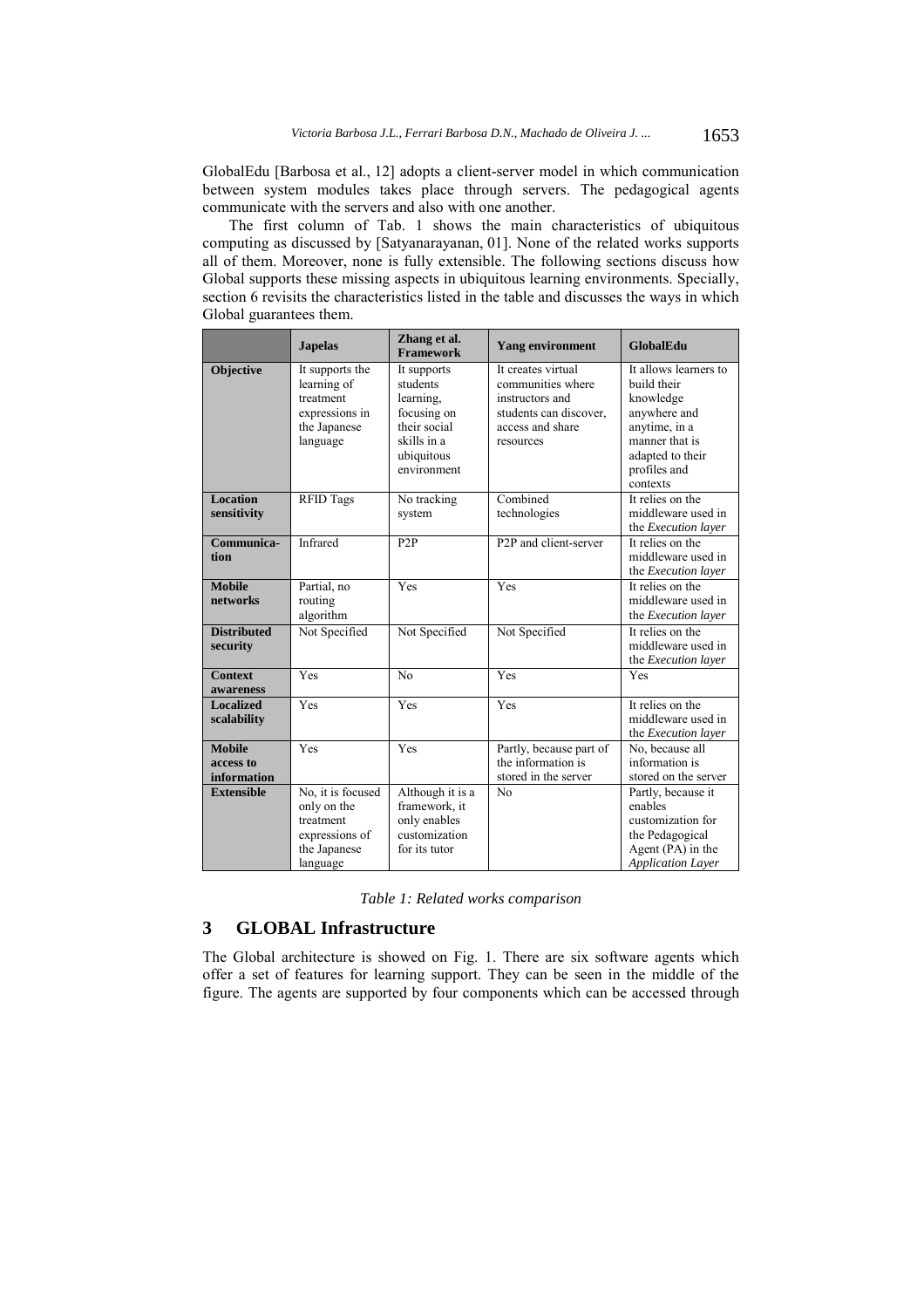APIs. Each instance of Global runs on a device, and the absence of an agent compromises only the features that rely on it. The following sections describe the agents and components.



*Figure 1: Global architecture* 

# **3.1 Connectivity Agent**

Communication between agents is articulated by the Connectivity agent. The messages use the FIPA-ACL specification. In the exchange of messages between agents of the same instance, namely, when agents operate on the same device, the Connectivity agent performs a direct delivery to the recipient. In the exchange of messages between agents of different instances, the agent is in charge of finding the best way to deliver the message. This requires the agent to choose one of the available proxies that have access to recipient agent device and send the information through this proxy to the Connectivity agent of the recipient´s instance.

 Each domain should provide a *webservice* with an authentication service, in case a device wants to prove the authenticity of another. This authentication is based on public and private keys, in which the private key is recorded on the device and the service in the domain provides the public key. This authentication is an optional process because it is possible the device does not have permanent access to the web*.*

#### **3.2 Context agent**

Contexts are pieces of information used to characterize the situation of a participant in an interaction [Dey, 01]. Global defines two sets of context characteristics: *Environment* and *Relationship*. The environment characteristics are collected by monitoring the environment, such as the position in space and time, for example, a context can be defined as a region linked with a specific time interval. The relationship characteristics, in turn, can be used to group users, such as by *status* (for example, teachers or students) or by areas of knowledge and interests.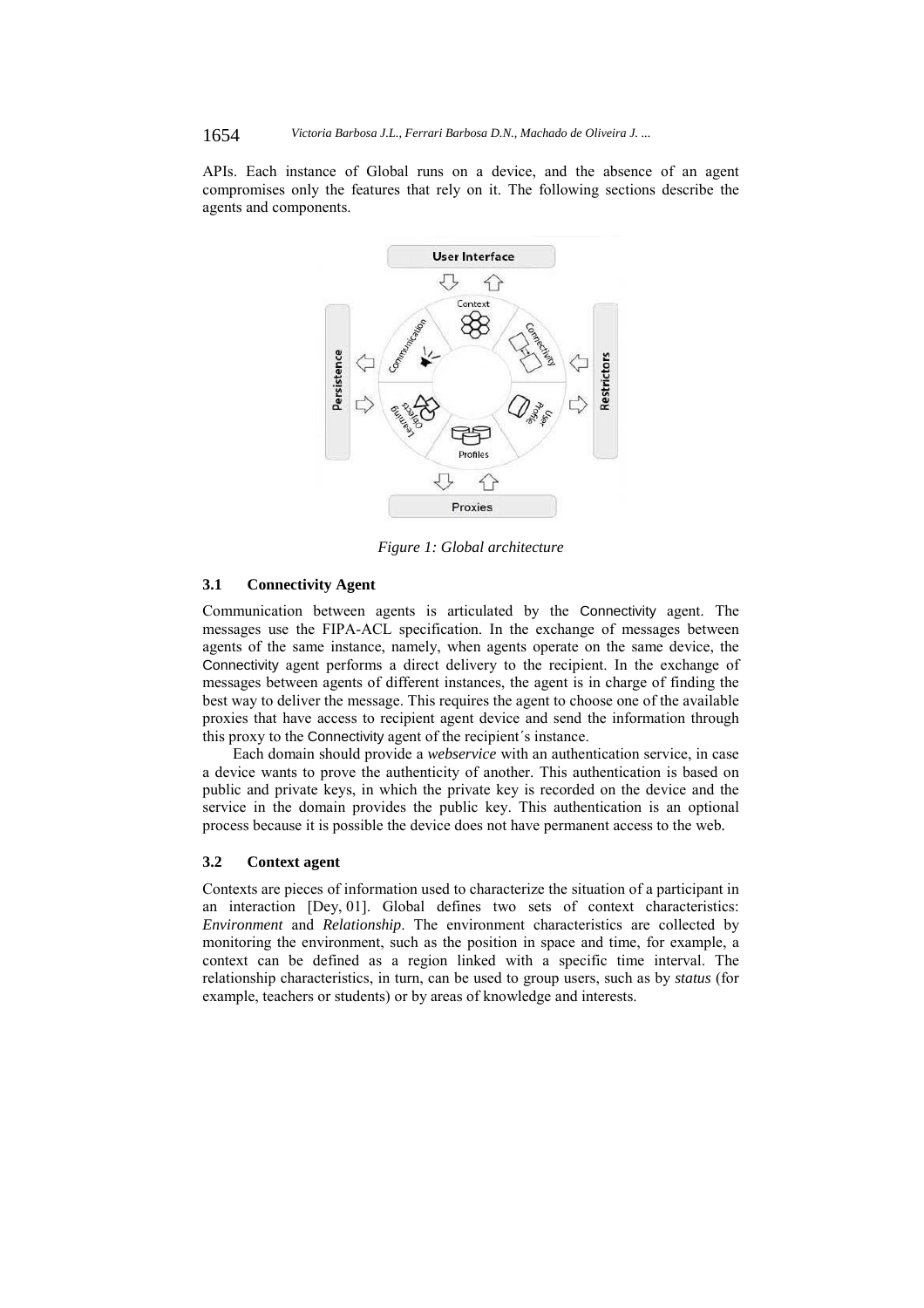Contexts may be derived from others, enabling a context to contain *subcontexts*. Furthermore, a context can be *centralized*, when only a user controls the context management, or *decentralized*, when any context user can manage the context.

 In Global, the contexts can use these features to configure a wide variety of situations. For example, a class could represent a context centralized on the teacher, which would last six months. The teacher could create a context derived from the class, depending on physical location and time, which would represent a specific class, also defining the presence in the classroom through the time the student was in the context. During class, the teacher could apply a group assignment. Therefore, students could create decentralized contexts, forming groups whose duration would be the remaining time in the class. The decentralized contexts would allow for the exchange of information and materials within the group.

 The description of contexts is based on the following metadata: (1) *Id*: unique identifier that represents the context; (2) *Description*: text-based description of the context; (3) *Ontology*: this metadata indicates the structure that represents the information in the context; (4) *Owner*: identifier of the context creator; (5) *Centered*: it identifies whether the context is centered on its creator; (6) *Restrictions*: it lists the *restrictions* of the context, as described in section 3.7; (7) *Information*: it forms an *information tree* on the context, as described in the next paragraph.

 Each context has an area for the information storage, which is shared by the context users. If the context is not centralized on its creator, any participant can add or remove information. The synchronization of this information becomes complex due to the decentralized nature of Global. Moreover, the users can enter and leave the contexts anytime. Synchronization is based on a tree structure called *Global Information Tree.* This structure is similar to DOM (*Document Object Model)*, in which each tree contains part of the context information.

# **3.3 User Profile agent**

The User Profile agent manages user information making it available to other Global agents. Global does not require the use of a specific pattern profile; instead, it uses the structure of the *Global Information Tree* to store profile information, leaving the possibility for each specialization infrastructure to use the profile model deemed most appropriate. Two types of nodes are used to build the *Profile Information Tree*: *public nodes* and *private nodes*. Only agents in the same instance of the User Profile agent can access private nodes. On the other hand, any agent can access public nodes.

 Despite the fact that Global does not require a specific profile pattern, it implements the PAPI model. The choice was based on two characteristics of this standard: (1) *Flexibility*: PAPI can be extended and all its components are optional; (2) *Modularity*: the profile fields can be treated separately.

 The user profile is divided into seven categories: (1) *Personal Information*: it stores basic user information; (2) *Security*: it stores user credentials, such as password, public key and private; (3) Information on Relations (*Relation)*: it defines a list of relationships between users; (4) Information Preferences (*Preferences)*: it describes users' preferences, in order to facilitate their interaction with the system; (5) Performance Information (*Performance)*: it stores the users' histories, containing their evaluations based on established metrics and who certified the assessment; (6) Information Portfolio (*Portfolio)*: it stores a set of references to the work done by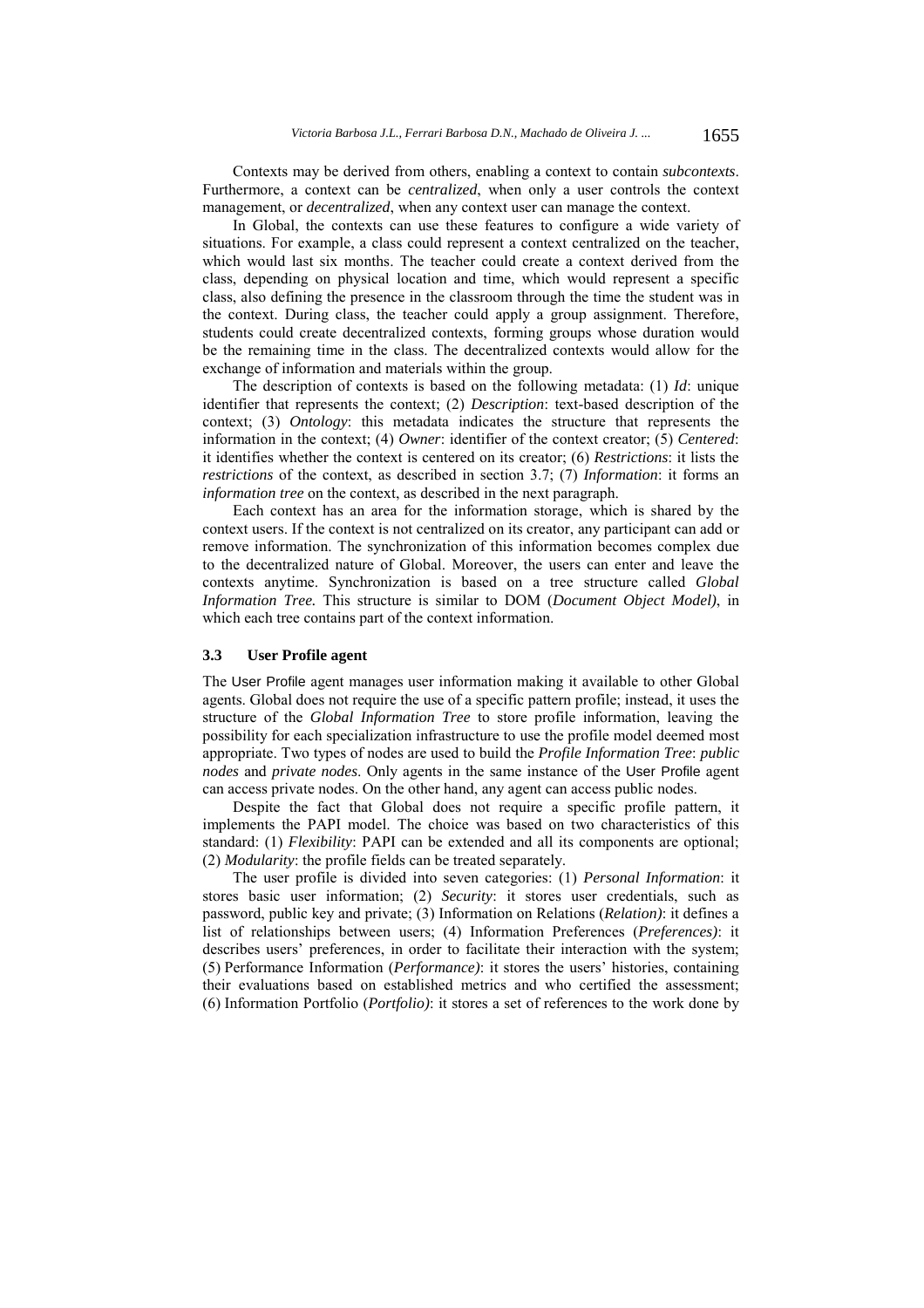the users; (7) Information Interests (*Interests)*: it stores the users' interests through the LIP standard, since this kind of information is not part of PAPI.

#### **3.4 Profiles Agent**

Global is decentralized, so there is no centralized storage of users' information. This generates the need to manage the profiles of other users on the user's own device. This is the role of the Profiles agent, which manages access to the repository of other user profiles. The Profiles agent has four settings to update the profiles, which can be used depending on the needs of the application or the capacity of the device:

- *Request by demand*: when an agent requests a profile information, the Profiles agent requests it from the User Profile agent in the device owner's profile;
- *Request by demand with cache*: when a piece of information about a user is requested, the Profile agent contacts the User Profile agent in the device owner's profile, asking whether there is an update for the information; if there is no update, it uses the local information that is available;
- *Information storage*: Profiles agent keeps information on other users. Every time a user is accessible, it updates outdated information;
- *Information storage with real-time update*: through the subscription structure, the Profiles agent requests to the User Profile agent to report owner changes in the profile, thereby keeping data up-to-date in real time.

#### **3.5 Learning Objects agent**

The Learning Objects agent acquires, stores and distributes learning objects. At Global, the metadata specification of these objects follows the LOM standard. Global uses the following categories: (1) *General*: it brings together general information describing the object; (2) *Lifecycle*: it gathers information that describes the characteristics related to the history and current state of the object; (3) *Technical*: it gathers the object's requirements and specifications; (4) *Educational*: it gathers the educational and pedagogic characteristics; (5) *Rights*: it contains the intellectual property rights and terms of use for the object; (6) *MetaMetadata*: it gathers information about the metadata instance that describes the object; (7) *Relation*: it gathers the definitions about a learning object's relationship with other learning object; (8) *Annotation*: it provides comments on the educational use of the learning object and information about when and by whom the comments were created; (9) *Classification*: it describes the learning object in relation to a specific classification system.

 Learning objects can be made available in two ways: (1) by the very user that adds a learning object, for personal use or for sharing with other users; (2) by requesting of other users, because the agent allows users to request the sharing of learning objects.

With regard to the decentralization of Global, we adopted a distributed model for shared objects, based on P2P networks, in which a *bitTorrent* network is created between users who have or want a particular learning object. Fig. 2 shows the operation of the learning objects acquisition process. An agent makes a request to acquire the object (step 1). The Learning Objects agent initiates the acquisition of the object through the Connectivity agent (Step 2). The Connectivity agent creates a P2P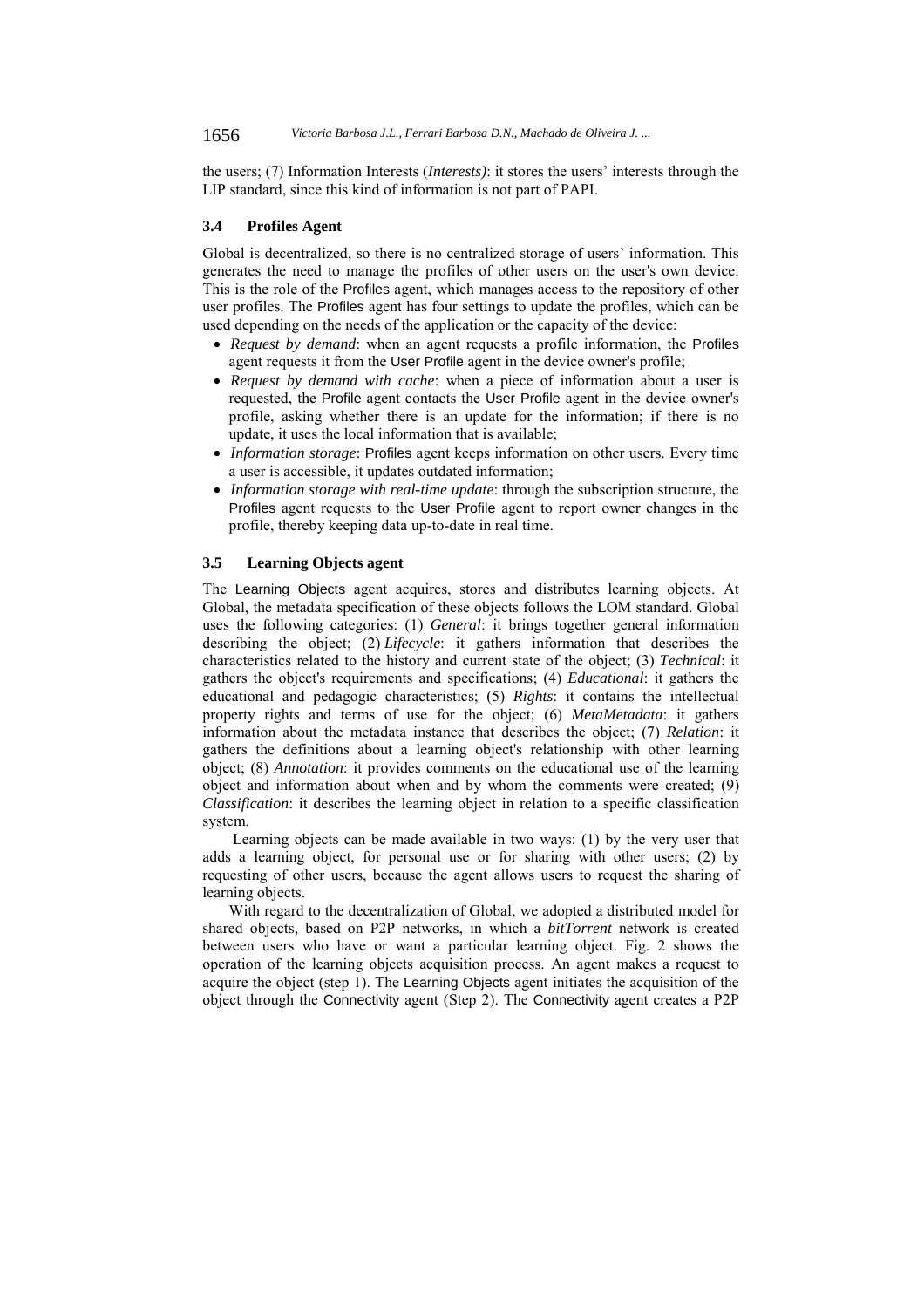decentralized *bitTorrent* network to download the object (step 3). The *bitTorrent*  network returns the information to the Learning Objects agent (step 4). Finally, the information is persisted on the device through the Persistence component (step 5).



*Figure 2: Sharing learning objects* 

# **3.6 Communication agent**

The Communication agent manages the receiving and sending of messages. The agent can be used either by the user through the interface, as by other Global agents. Messages are text-based notifications that are stored in a *mailbox* for later reference. The Communication agent supports both the sending of messages to a specific user and the sending of messages to a specific context, in which all the users who are in the context will receive the notification. If the message recipient is not available, the agent stores the message until the recipient becomes available again.

#### **3.7 Components**

Global has four components that complement the agents' functionalities. The Persistence component is in charge of maintaining the persistency of information. It provides an API for recording and retrieving information, abstracting the I/O operations performed by the application. The API is similar to an object-oriented database. The component also provides a structure for exporting and importing data, allowing backup or migration, in case the user wants to switch devices, so as to maintain the settings and information from the previous device.

The User Interface component is in charge of providing the means for the user to access system functionalities. This component is modular and configurable, thus facilitating the customization of the system to a range of devices, both in the display size range and in the availability of interaction, including buttons, keyboard, touchscreen and multitouch*.*

 The Proxies component represents a possible means of communication between devices. For example, a proxy can be implemented to exchange messages using a bluetooth connection and another can be implemented to exchange messages through a web server, accessed by a Wi-Fi or 3G network. Each proxy is in charge of identifying new connections, lost connections, keeping the list of available users and managing both the sending and the receiving of messages.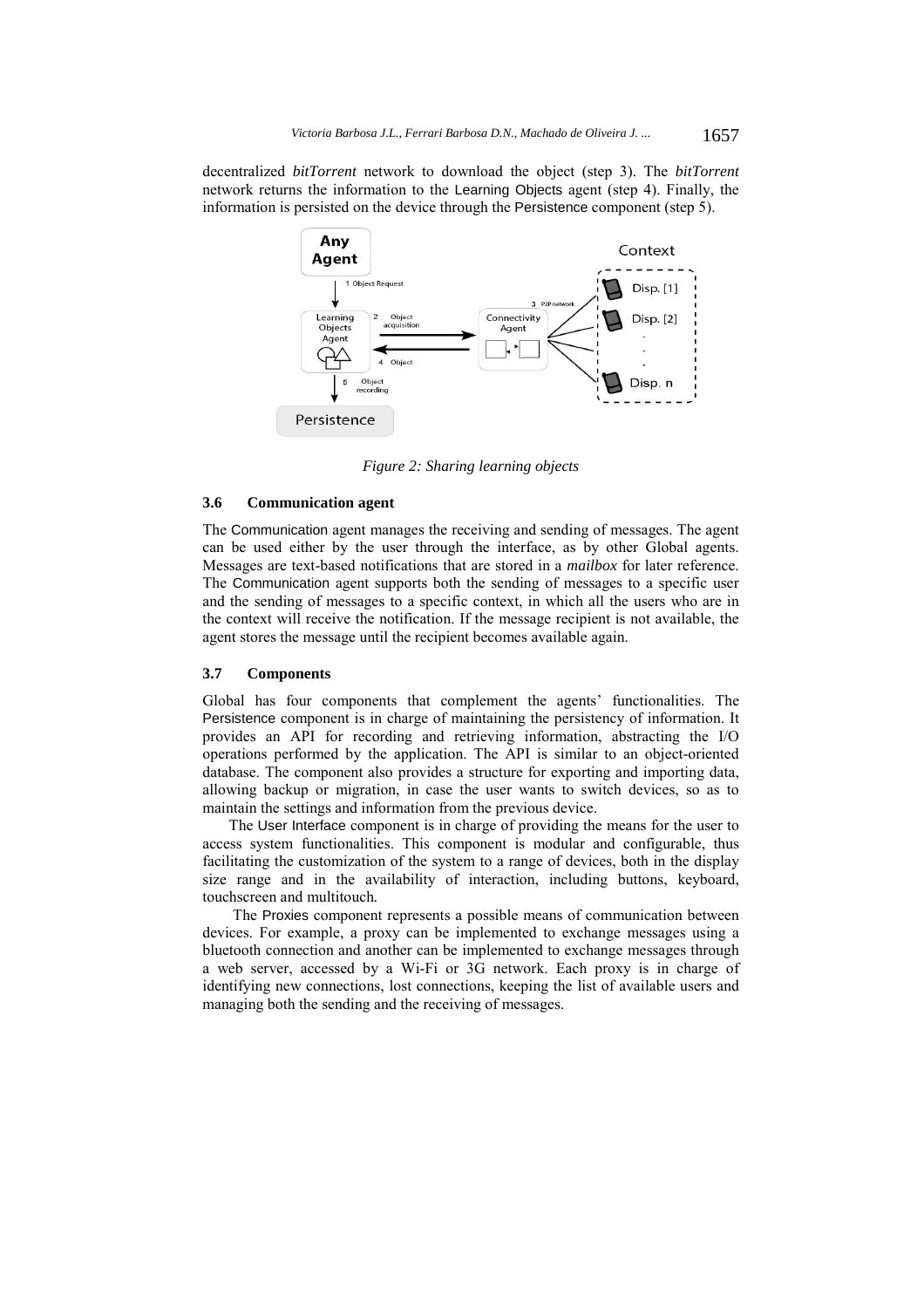1658 *Victoria Barbosa J.L., Ferrari Barbosa D.N., Machado de Oliveira J. ...*

 Global uses *restrictions* and *restrictors* to manage the contexts. The Restrictors component monitors the environment and identifies the status changes in restrictions, notifying the listeners. The restrictors are associated to the initialization of the Context agent, and can be adapted dynamically, depending on the device's resources. For example, *GlobalPosition* type restrictions may be associated with a location restrictor using GPS or by antenna triangulation.

Fig. 3 illustrates the restrictions, where a context has a *time-based* restriction for the days of the week, a *logical operation* restriction "or" used to create a restriction formed by other two *time-based* restrictions for the times of operation, one *physical position* restriction that represents the area of operations for the context and a *user list* restriction that represents the users who can participate of context.



*Figure 3: Example of restrictions and restrictors* 

# **4 Implementation Aspects**

The prototype was developed in J2ME (*Java 2 - Micro Edition)*, MIDP 2.0 (*The Mobile Information Device Profile)* and CLDC 1.1 (*Connected Limited Device Configuration)*, and can be used in any smartphone that supports this setting. The Connectivity and Context agents were implemented following the model specifications and the other agents have implemented subsets of their specifications. Third-party libraries were used to simplify the development of the support APIs. The Persistence component was developed with the aid of the Floggy library, which is a persistence framework for mobile devices. The User Interface was implemented using LWUIT (*Lightweight UI Toolkit)*, a framework that provides visual components for J2ME applications. Furthermore, it provides an L10n standard API, which facilitates support for multiple languages.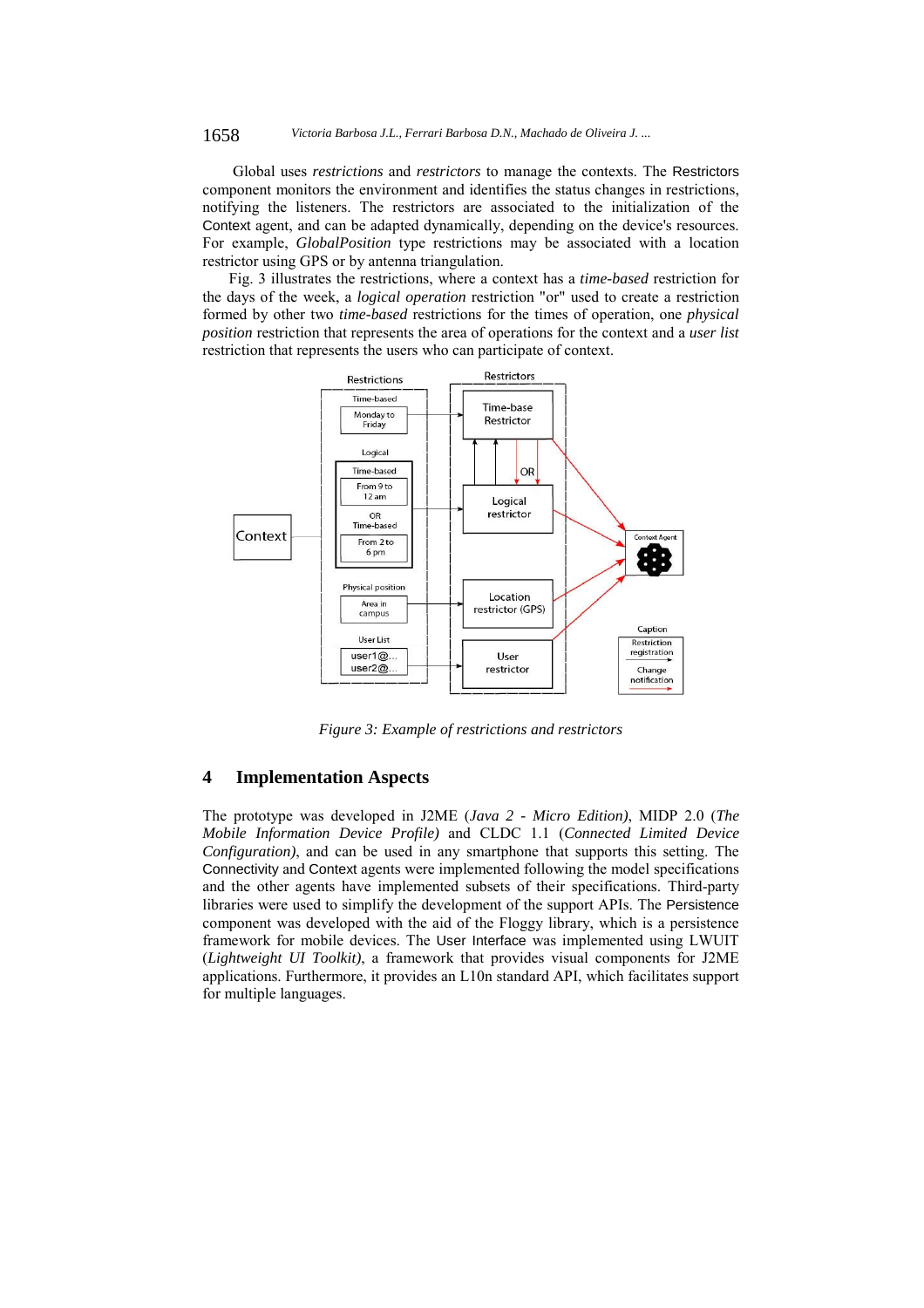Additionally, two *proxies* were implemented, one using bluetooth technology and another based on webservices for Wi-Fi/3G. In addition, four Restrictors were developed: (1) *Time-based*: it maps time intervals as hours, days and weeks; (2) *GPS*: it allows the creation of restrictions by physical position, using the GPS API for J2ME; (3) *Logical*: it allows the use of logic-based operations, such as "and", "or" and denial, between restrictions; (4) *QR Code*: it is used for indoor physical location, where GPS has limited accuracy or for devices without GPS.

# **5 Evaluation Aspects**

According Edwards et al., the evaluation of an infrastructure is problematic since it is not visible to the end user [Edwards et al., 03]. The authors also emphasize that it is only possible to assess the functionalities of an infrastructure by building applications that use them and then evaluating these, thus obtaining an indirect assessment of the infrastructure. Considering this evaluation strategy, two applications were created from the Global prototype. The following items describe the applications and the qualitative aspects assessed:

- *Ubiquitous learning environment* (section 5.1): this application was implemented with the same functionalities of an existing centralized environment called LocalEdu [Hahn and Barbosa, 08]. The implementation enabled to assess the feasibility of Global for developing ubiquitous learning environments, even when they need centralized functionalities;
- *Collaborative learning environment* (section 5.2): Global was integrated with a multi-agent collaborative system, called CoolEdu [Rabello et al., 12]. Thus, the capacity of Global for integrating new functionalities by adding new agents was assessed. In addition, its capacity for developing a fully decentralized learning environment was also tested.

# **5.1 Ubiquitous Learning Environment**

Hahn and Barbosa proposed a ubiquitous learning environment called LocalEdu [Hahn and Barbosa, 08]. The environment supports the organization of ubiquitous learning spaces in the form of interactive contexts, which are abstract representations of physical contexts. These contexts are defined by the presence of three components (Fig. 4a): (1) *Assisting agents*, which accompany and represent learners within the system; (2) *Context manager*, which manages the interactive context; (3) *Communication proxy*, which enables communication between the *agents*, as well as between the *agents* and the *Context manager*.

 The *Assisting agents* move through the interactive contexts, aided by a tracking system. During this movement, learners interact and receive recommendations for customized learning objects. The learners' profiles are stored in the agents and follow the PAPI standard. Communication between agents is based on the FIPA-ACL specification. The interaction between agents and context takes place in two manners: (1) when a similarity between learners' profiles is detected, agents are used to foster collaboration among learners [Barbosa et al., 11]; (2) when learning objects relevant to learners are detected, learners are informed about them (Content Management [Barbosa et al., 13]).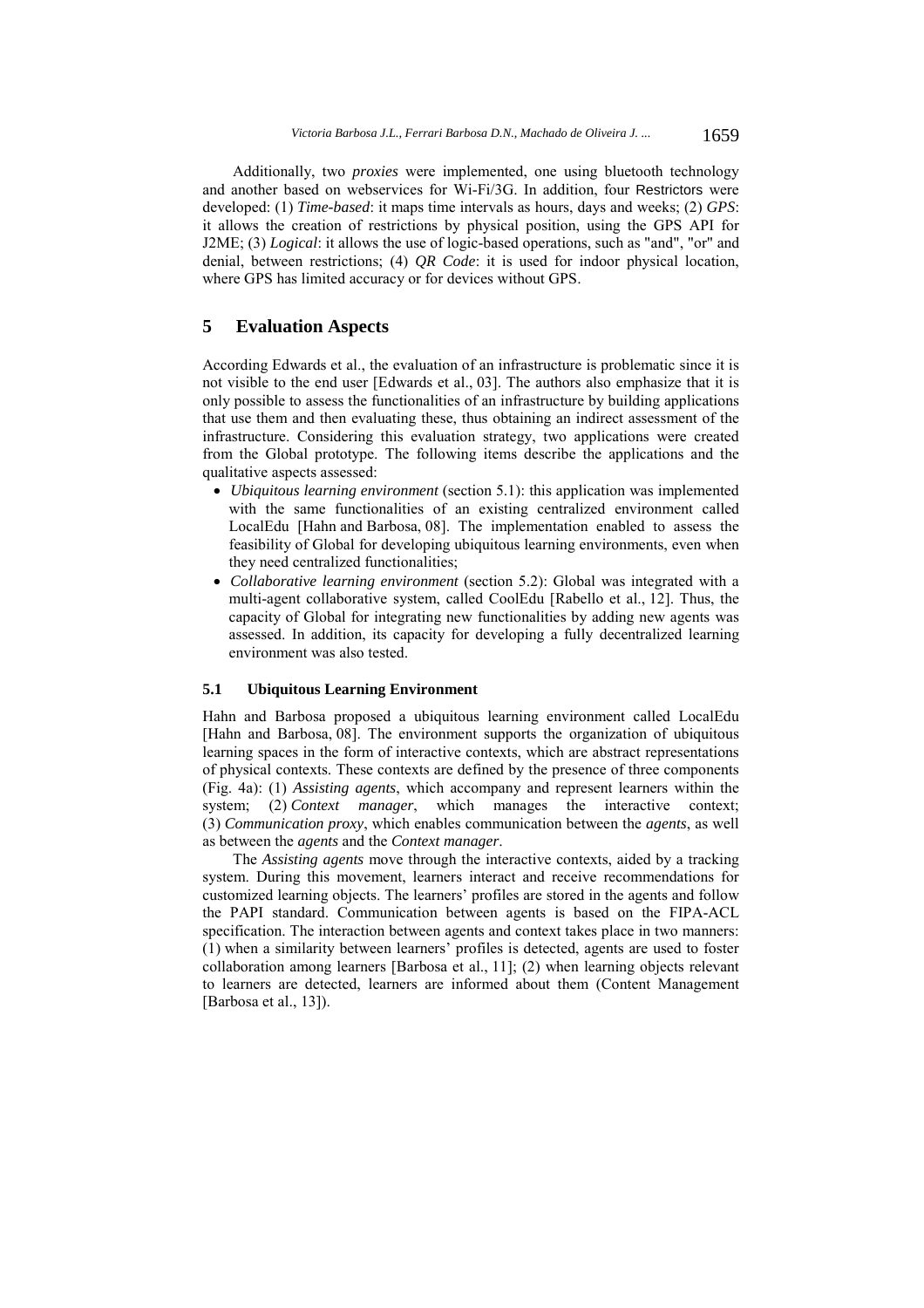#### 1660 *Victoria Barbosa J.L., Ferrari Barbosa D.N., Machado de Oliveira J. ...*

As shown in Fig. 4a, two functionalities of LocalEdu are performed in a centralized manner. First, it has a *Communication proxy* to exchange information between the learners' devices. Second, the context and content management are centralized through an associated object repository for each *Context manager*. On the other hand, Global is completely decentralized. Specially, it does not have a repository for learning objects. The content management within a context takes place in a distributed manner among the participants of the context. Therefore, a special instance of Global was created, formed by specializations of the Context, Learning Objects and Connectivity agents. This new instance behaves as a centralized repository for objects. The implementation of this centralized functionality shows the flexibility provided by the Global. Regarding communication between devices, it was kept the decentralized communication via Proxies and Connectivity agents.

Moreover, it was necessary to create an agent to indicate similarities among learners' profiles and for referral of learning objects. This agent was named Collaboration. Fig. 4b shows the ubiquitous learning environment created using Global. The LocalEdu agents are formed by an instance of Global with the addition of a Collaboration agent, which is responsible for stimulating collaboration.



b) LocalEdu implemented with Global

*Figure 4: LocalEdu and its implementation using Global* 

The same scenario applied in the LocalEdu evaluation [Hahn and Barbosa, 08] was used to evaluate the implementation using Global. The scenario involves a simulated library where five learners search for material to solve an assignment related to the *Data Visualization* discipline. The scenario consists of two rooms, mapped for two contexts. The students carry mobile devices that are mapped to *Assisting agents*. The books available in each library context are mapped as learning objects. The Global simulation was implemented using the *Sun Java Wireless Toolkit*  emulator suite. Seven instances of the emulator were initialized running Global, five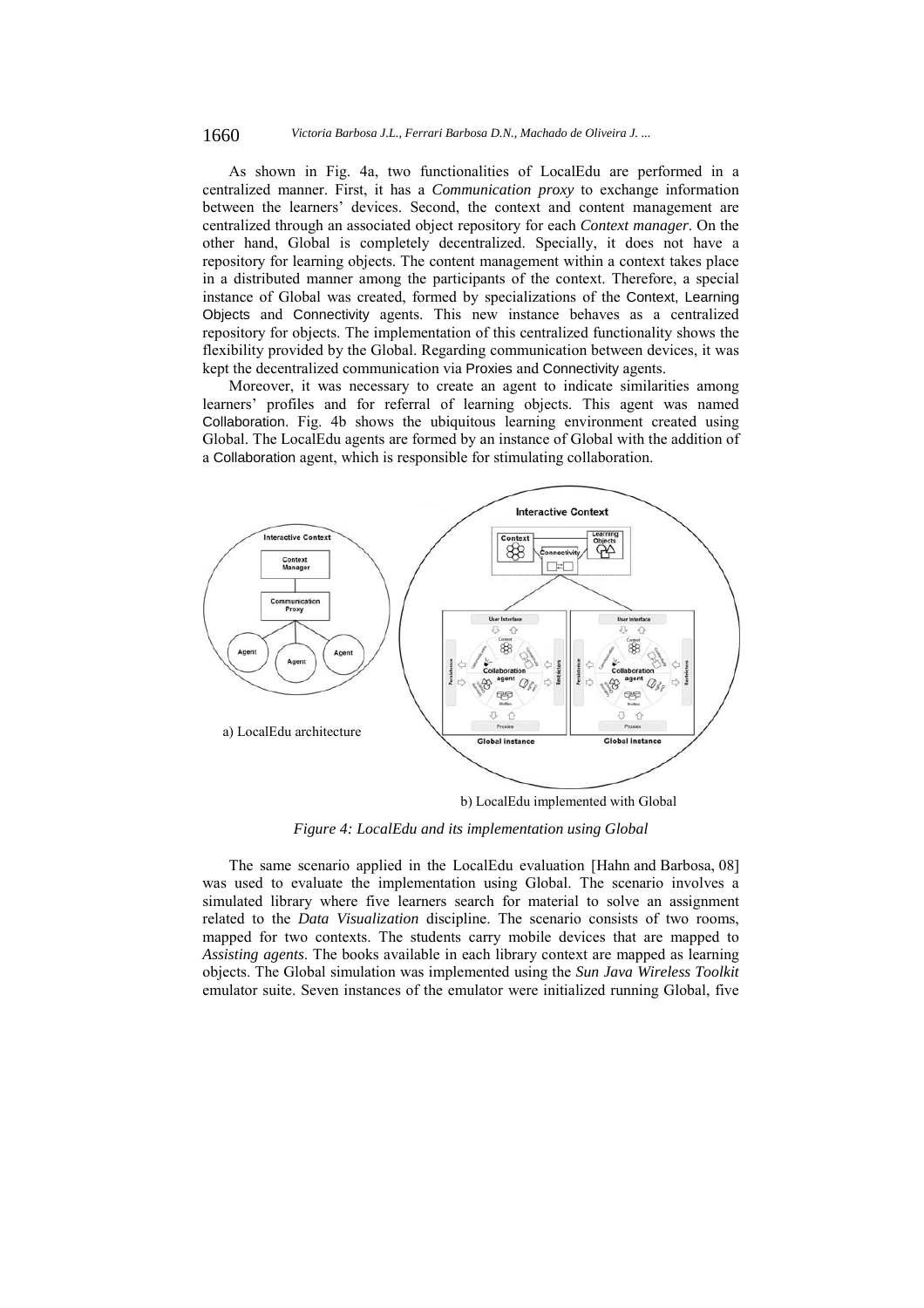of which represented the students using *Assisting agents* (students A, B, C, D and E) and two represented the interactive contexts of a library (*Room 1* and *Room 2*). The movement of students was simulated through an XML script*,* representing the displacements. The position coordinates were obtained by mapping a real area, having been used in the simulation proposed by [Hahn and Barbosa, 08]. The simulation involved four moments.

On **Moment 1,** two students (A and B) arrive at *Room 1* in the library (Fig. 5a). Student A, in addition to the *Data Visualization* assignment, has an assignment that requires searching for course material in the *Logic* discipline. Based on the current interactive context, learning objects related to the discipline of *Data Visualization* are provided. On **Moment 2** students C, D and E, from the same class as A and B, arrive at *Room 1* (Fig. 5b). They enter the room and begin to search for material on *Data Visualization*. All learning objects offered by the interactive context with some relevance are recommended to the students. Additionally, the three newcomers receive indications informing that student A is interested in material on the *Logic* discipline. Student C is interested on the same material. On **Moment 3,** students C, D and E discuss the recommended materials. During the discussion, they come to an agreement about what materials will be used for the assignment. On **Moment 4,** student C looks for student A, and they discuss the *Logic* assignment. They decide to go to another room (*Room 2*), containing material related to the discipline (Fig. 6). While the new interactive context recommends learning objects, students A and C analyze the material and discuss the possibility of performing the task using the recommended material.

The Global proved to be suitable for the implementation of the LocalEdu's functionalities [Hahn and Barbosa, 08]. Tab. 2 shows the additional implementations needed. It became necessary to implement only specific characteristics of LocalEdu, such as the content management through contextualized learning objects and the algorithm to detect similarity between learners' profiles to foster collaboration.



*Figure 5: Simulated scenario*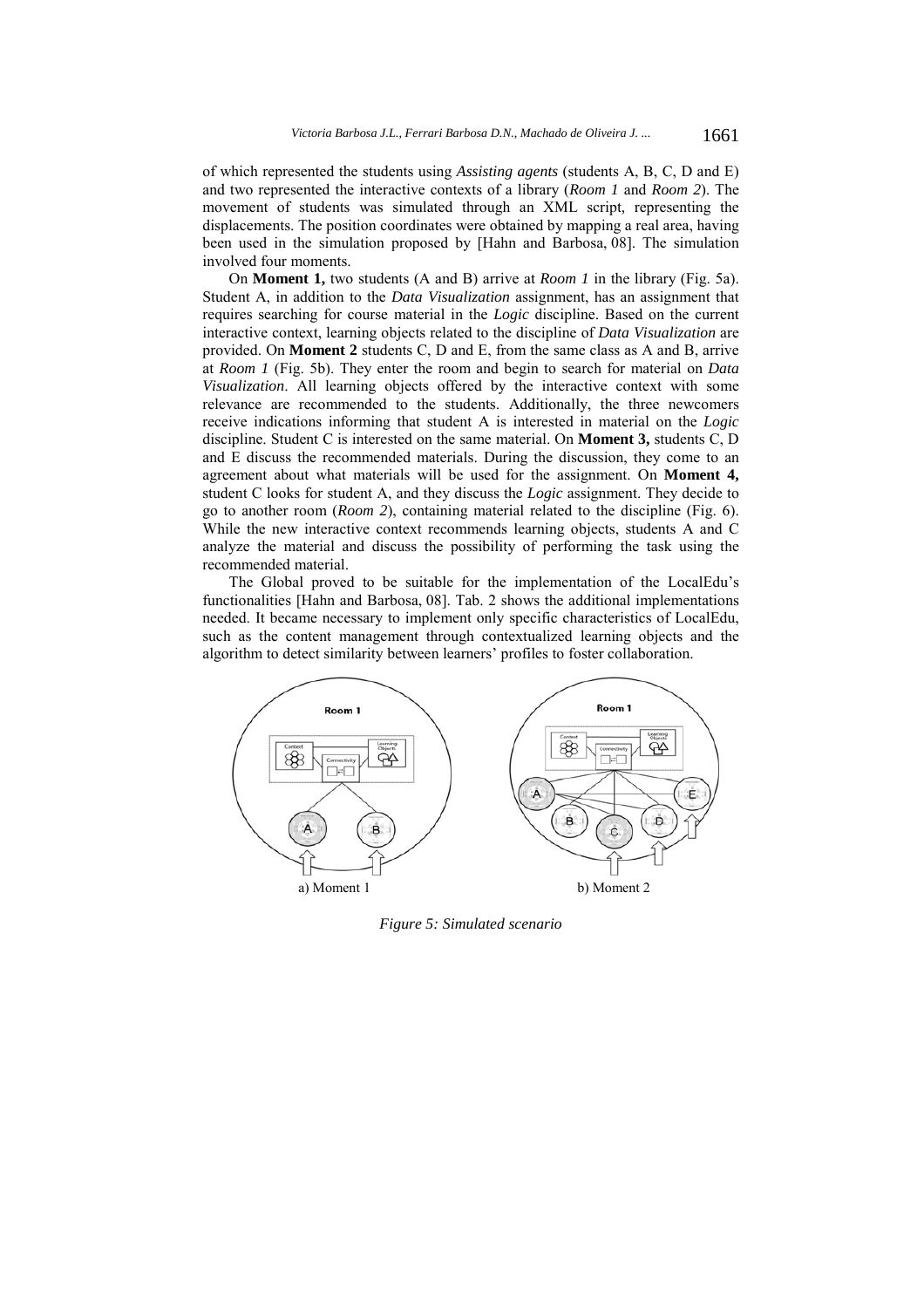

*Figure 6: Moment 4* 

| <b>Resource</b>                   | <b>Required implementation</b>                                                                   | <b>Provided by Global</b>                                   |
|-----------------------------------|--------------------------------------------------------------------------------------------------|-------------------------------------------------------------|
| Profile                           | Learner interests                                                                                | PAPI Model                                                  |
| <b>Context Management</b>         | $\overline{\phantom{0}}$                                                                         | <b>Context Management</b>                                   |
| Context content                   | Information such as list of<br>keywords and list of available<br>learning objects in the context | Global Information Tree to<br>treat content in the contexts |
| Communication between<br>agents   | $\overline{\phantom{0}}$                                                                         | Connectivity agent and<br>proxies                           |
| Determining profile<br>similarity | Algorithm to profiles<br>comparison                                                              | Profile information through<br>the Profiles agent           |
| Management of Learning<br>Objects | Adequacy of learning objects<br>information                                                      | Management of learning<br>objects                           |
| Referral of Learning<br>Objects   | Algorithm for referral of<br>learning objects                                                    | Profile information and<br>learning objects                 |

*Table 2: Specializations to implement a ubiquitous learning environment* 

## **5.2 Collaborative learning environment**

CoolEdu [Rabello et al., 12] is a model to foster collaboration in decentralized ubiquitous learning environments. CoolEdu focuses exclusively on collaboration support, requiring that the environment to which it is integrated provides support for generic ubiquitous learning services. Like Global, CoolEdu consists of a multi-agent system, and its architecture is organized into three agents: (1) Social agent, responsible for stimulating collaboration; (2) Collector agent, responsible for managing the user profile; (3) Interface agent, responsible for the communication with the learner.

CoolEdu runs in decentralized ubiquitous learning environments, and it is up to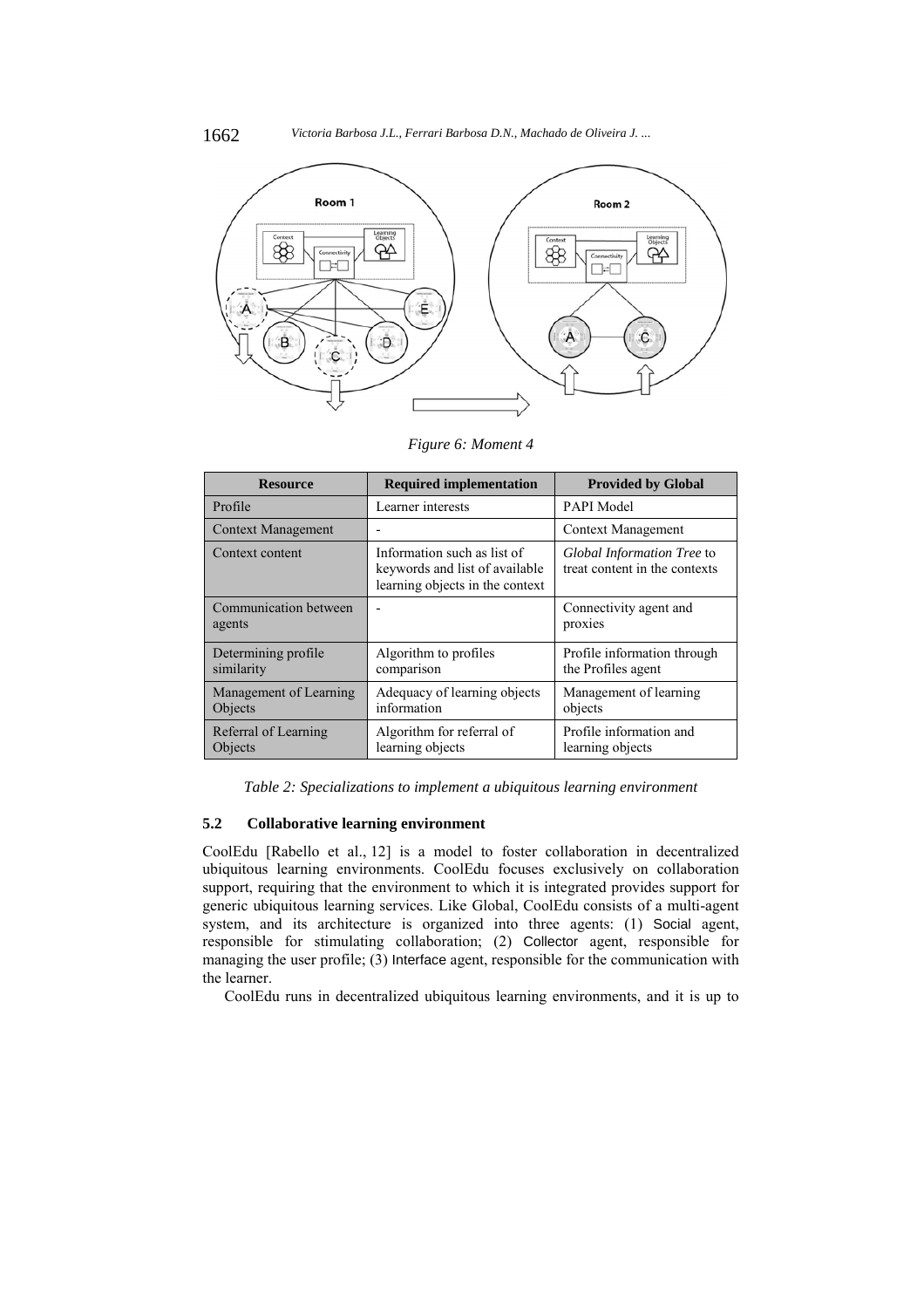the environment to provide support for ubiquitous learning services. These services consist of features that are not supported by CoolEdu, but which are necessary for its operation. The services are organized into four groups (Fig. 7).



*Figure 7: CoolEdu environmental requirements* 

Global implements the services requested by CoolEdu. Thus, the CoolEdu/Global integration created a collaborative and decentralized ubiquitous learning environment. Moreover, this integration allowed for the evaluation of the Global infrastructure's capacity to support the integration of new functionalities through the integration of new agents. The proposed integration involved two adjustments.

 The **first adjustment** considered that CoolEdu defines the user as having two types of relationship with a context, namely, the user is in a context or the user is part of a context. When a user discovers a new context, the Social agent analyzes whether the context is interesting to the user and, if so, asks whether the user wants to be part of the new context. The adaptation of this behavior in Global involved the creation of a new Boolean restriction called *ActiveContext.* When a new context is discovered, the Social agent is notified and the users are asked whether they would like to join the context. In case they do, the *ActiveContext* restriction is marked as true, otherwise, it is marked as false. Thus, if *ActiveContext* is marked as true, the user is part of a context.

For the **second adjustment,** it was considered that both CoolEdu and Global support profile management. Global achieves this through the User Profile and Profiles agents, while CoolEdu achieves this through the Collector agent. Both use the PAPI model as a profile standard, but CoolEdu adds specific fields to analyze the collaboration. In order to avoid duplicate profile management, the Collector agent took on the role of both Global agents. Upon the initialization of Global, during the agent registration process, the Collector agent was registered three times, namely, as the Collector itself, as the User Profile agent and as the Profiles agent. Tab. 3 summarizes the adjustments needed to integrate Global with CoolEdu.

The integration was evaluated using a simulation based on the emulator of the *Sun Java Wireless Toolkit* suite. Six instances of the emulator were initialized running Global integrated with CoolEdu, each representing a learner (instances A, B, C, D, E and F). Profile information and learning objects being used by the learners were preloaded upon the startup of each instance. The movement of learners was simulated through an XML script*,* representing the displacements.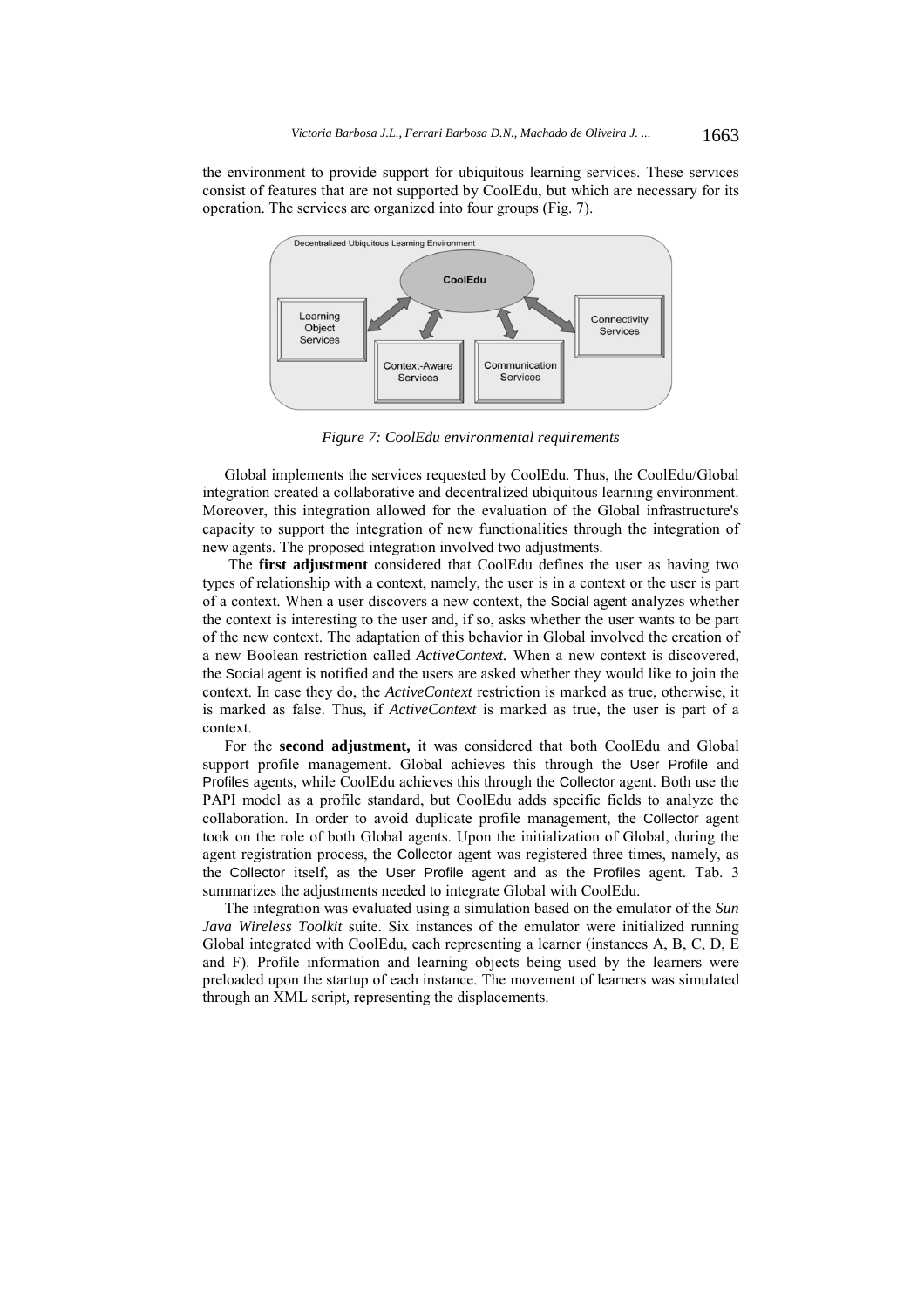| <b>Resource</b>       | <b>Required implementation</b>                                                                                       | <b>Provided by Global</b>                                                                                                                                                              |
|-----------------------|----------------------------------------------------------------------------------------------------------------------|----------------------------------------------------------------------------------------------------------------------------------------------------------------------------------------|
| Context<br>Management | Treatment of the two types of<br>relationship with a context (users are in<br>contexts or they are part of contexts) | New Boolean restriction called<br><i>ActiveContext</i>                                                                                                                                 |
| Profile<br>Management | Adjustment of agents roles to avoid the<br>duplication of profile management                                         | Flexibility in the register of new<br>agents to reconfigure the<br>environment, in this case, User<br>Profile and Profiles agents were<br>replaced by the CoolEdu's<br>Collector agent |

#### *Table 3: Adjustments to integrate Global with CoolEdu*

The simulated scenario was motivated by the train that connects two cities localized in the south of Brazil, called Porto Alegre and Novo Hamburgo. This train passes near two universities and two faculties and transports daily thousands of students. The scenario involved the moments during the movement of students between their homes and classrooms. During this period, the train passes through four stations ("Mercado", "Rodoviaria", "Sao Pedro" and "Unisinos" stations). The Tab. 4 shows the nine steps of the simulation.

On **step 1** the students moved from their homes to the station. On **step 2**, the students enter in the train context through the station called *Mercado*. The Contextaware service (Global) of user A notifies the Social agent (CoolEdu), which requests from the Collector agent (CoolEdu) the profiles of users present in the context. The Collector agent returns the profiles of users B, C, D, E and F. The Social agent compares the profiles, finding a common interest among users A, C and D (in this case, an appreciation for the game of chess). The Social agent of learner A calculates the *interaction indexes* [Solon et al., 12] for users C and D, reaching the values 0.76 and 0.84, respectively. These indexes indicate the potential of interaction between the learners through a discrete value from 0 to 1. The calculation is based on: (a) the learners' previous relationship; (b) the similar personality aspects shared by learners; (c) the knowledge domain involved in the interaction; (d) the number of previous contexts shared by the users.

Using the highest index as the criterion, the Social agent notifies the Interface agent (CoolEdu), which tries to send a suggestion of contact between users A and D. However, the Interface agent of user D denies the request to send the message because this user has configured the context *train* as unavailable to receive collaboration suggestions. The Social agent is notified of this denial by the Interface agent, and requests contact with the second user in the queue, namely user C.

On **step 3**, the Interface agent of user A sends a message to the Interface agent of user C, suggesting that learners A and C contact one another. The Social agent of user C analyzes the user's learner profile and accepts the suggestion. On **step 4** after exchanging messages with the student A, the learner C decides to create a context restricted by a public interest (chess) and by area (area near the train). Thus, the context supports a way to occupy the free time during the train journey, exploring activities related to chess. On **step 5**, all learners are notified of the creation of the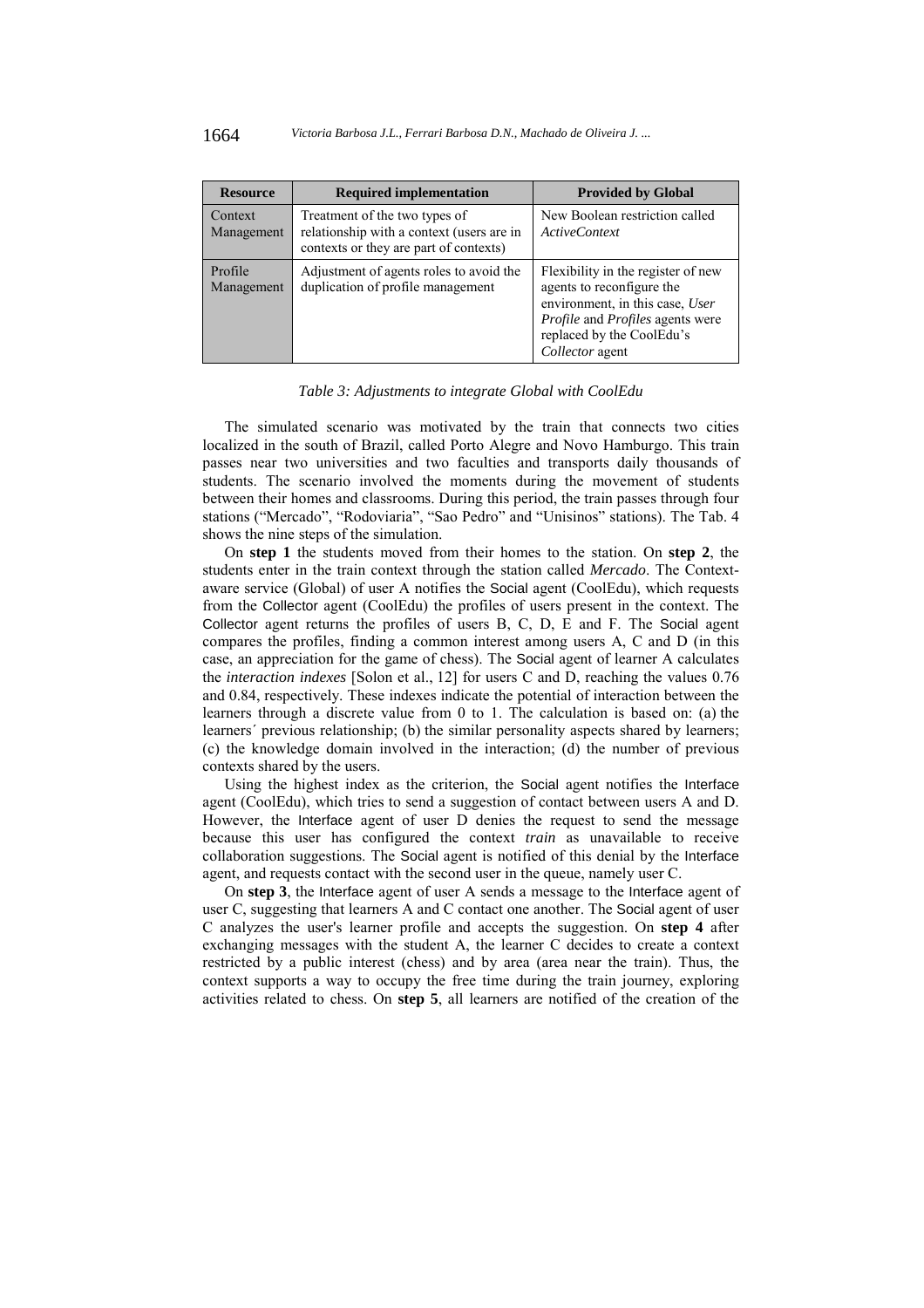new context through their Context-aware services (Global). On **step 6**, the user D's Context service, which had initially denied the interaction, notifies the Social agent about the new context. Noticing that the context created is related to user D's interests, the Social agent requests the Interface agent to notify user D. The user decides to join the context created by user C. Additionally, user D has, among his learning objects, a tutorial on advanced chess techniques. Through the Context-aware services, the user makes the tutorial available in the context. On **step 7**, the Collector agents of users A and C notify them about the new learning object in the context. On **step 8**, the user C chooses not to acquire the new object. User A, in turn, accepts the file download corresponding to the new object and in the **step 9** initiates acquisition through the Learning Object service (Global).

The simulation involved the basic functionalities of the Global/CoolEdu integration. The evaluation showed that Global is able to interact with other multiagent systems and even replace their agents with other implementations. Adaptations were required in contexts and profiles, but the rest of the integration did not involve significant changes. Moreover, the implementation showed the capacity of Global for developing fully decentralized learning environments.

| #              | <b>Location</b>    | <b>Actors</b>          | <b>Description</b>                                                                                                 |
|----------------|--------------------|------------------------|--------------------------------------------------------------------------------------------------------------------|
|                | Learners'          | Learners A, B,         | Learners go to the <i>Mercado</i> train station.                                                                   |
|                | homes              | C, D, E, and F         |                                                                                                                    |
| $\mathfrak{D}$ | Mercado<br>Station | CoolEdu A, C,<br>and D | Learner A's CoolEdu locates learners C and D by their<br>interest in chess. Users A and C are connected. Learner D |
|                |                    |                        | is left out, because the privacy settings prevent the<br>contact.                                                  |
| $\mathcal{E}$  | Mercado            | Learners A and         | Learners A and C receive a suggestion to talk about chess                                                          |
|                | Station            | C                      | and start a chat conversation.                                                                                     |
| 4              | Rodoviária         | Learner C              | Learner C creates a context with educational (chess) and                                                           |
|                | Station            |                        | environment (train) information.                                                                                   |
| 5              | Rodoviária         | CoolEdu A, B,          | All CoolEdus are notified of the creation of a new                                                                 |
|                | Station            | C, D, E, and F         | context.                                                                                                           |
| 6              | São Pedro          | Learner D              | Learner D receives notification and accepts to participate                                                         |
|                | Station            |                        | in the context, making a Learning Object available to all                                                          |
|                |                    |                        | members of the context.                                                                                            |
| $\overline{7}$ | São Pedro          | CoolEdu A, C,          | Learners A and C are notified of the availability of a new                                                         |
|                | Station            | and D                  | LO by their CoolEdus.                                                                                              |
| 8              | Unisinos           | Learners A and         | Learner A requests the download of the new object, while                                                           |
|                | Station            | C                      | learner C rejects it.                                                                                              |
| 9              | Unisinos           | CoolEdu C and          | CoolEdu C begins the download of the object from                                                                   |
|                | Station            | D                      | learner's D device.                                                                                                |

*Table 4: Steps of simulation to evaluate the integration CoolEdu/Global*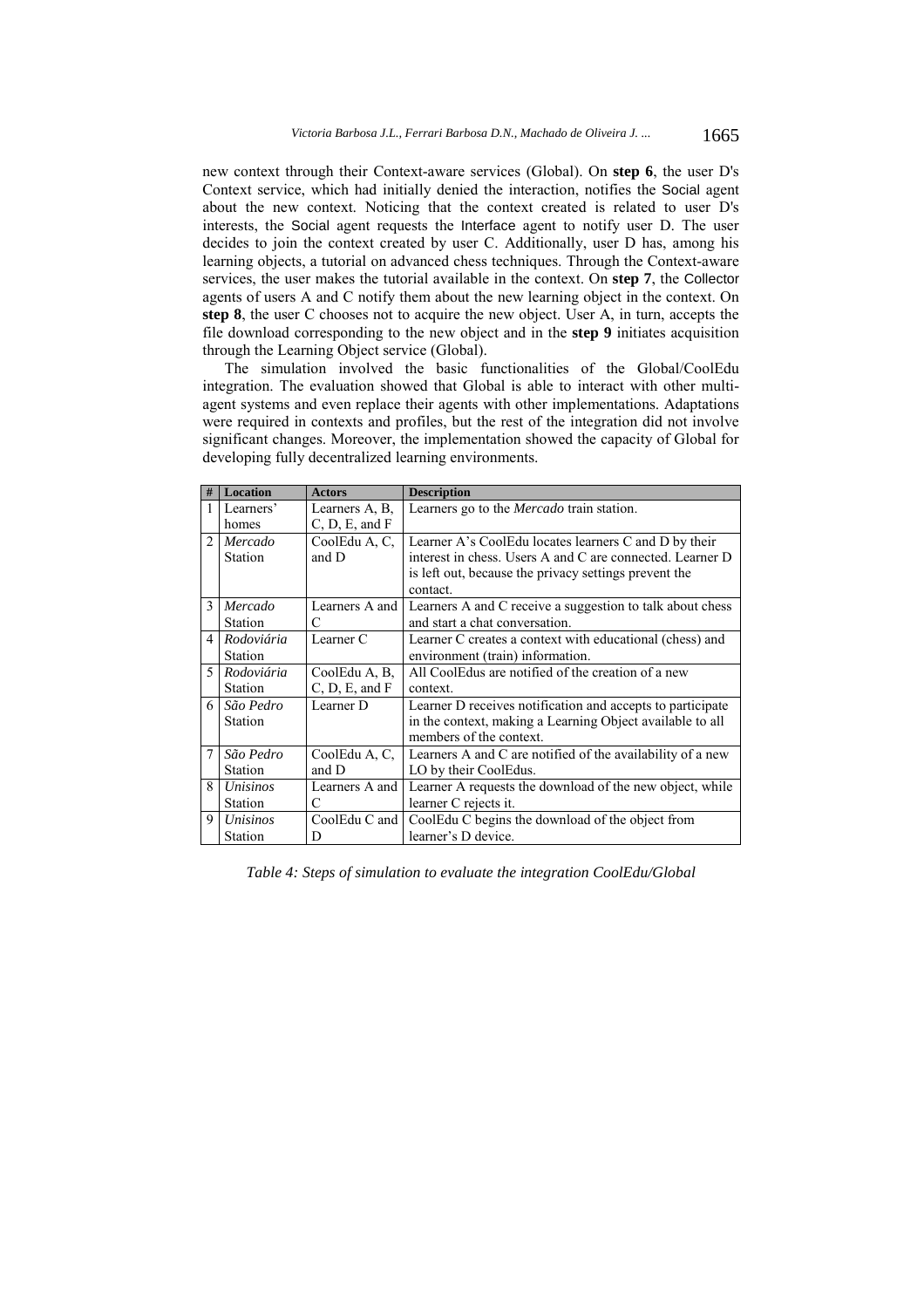1666 *Victoria Barbosa J.L., Ferrari Barbosa D.N., Machado de Oliveira J. ...*

# **6 Conclusion**

This paper introduced Global, an infrastructure for ubiquitous learning environments. Seeking a better match to the concepts of ubiquitous computing established by [Satyanarayanan, 01], Global proposes a decentralized architecture based on *Ad Hoc networks.*

When compared with the related works described in section 3, Global supports all the characteristics of ubiquitous computing listed in Tab. 1. Moreover, Global is a fully extensible infrastructure. These features implicate that Global can be used to develop flexible and decentralized ubiquitous learning environments as demonstrated in the section 5. The following items summarize the ways in which Global ensures these characteristics:

- *Location sensitivity:* it is ensured by the *GlobalPosition* restriction, which represents the user's physical position;
- *Communication between devices:* it is ensured by the Proxies component, which is a generic architecture for communication between devices. Global supports Bluetooth and Wi-Fi by default;
- *Mobile networks:* through a routing algorithm present in the Bluetooth proxy, messages can be routed between devices, thus creating mobile networks;
- *Distributed security:* it is ensured by the exchange of encrypted messages, and by the structure of public and private keys supported by the Connectivity agent;
- *Context awareness:* the Context agent, combined with the restrictors, is able to map characteristics of the environment, thus creating contexts. By monitoring of the changes to these characteristics, Global is able to change their behavior, thus ensuring context awareness;
- *Localized scalability:* Bluetooth technology operates in a localized manner. The limitation in the number of hops in the *Ad Hoc* network ensures greater localized scalability;
- *Mobile access to information:* all information is stored on the device itself and is accessible at any time, thus ensuring mobile access to information;
- *Extensible:* Global uses a multi-agent architecture. An agent does not need knowledge about the structure of another to interact, because the knowledge of the communication protocol is sufficient. Thus, in multi-agent systems, agents can be added, removed or replaced without affecting the system as a whole. This feature supports modularity, thus facilitating the addition, removal and modification of system functionalities.

During the development of Global, the following proposals for future works were identified: (1) despite the fact that communication between agents uses FIPA-ACL, the content does not follow a pattern, and the use of a content standard for communication between agents, in the case FIPA RDF, is intended; (2) adding new restrictions and restrictors, such as RFID readers; (3) adding new communication *proxies*; (4) extending the prototype implementation, focusing on agents that have not been fully implemented; (5) creating a user interaction agent using advanced techniques, such as emotive agents. Additionally, the work could be enriched with an evaluation involving users. In this sense, a possible strategy would be to execute the scenario described in the section 5.2, replacing the simulated learners by users. After the execution, the subjects would answer an assessment questionnaire based on the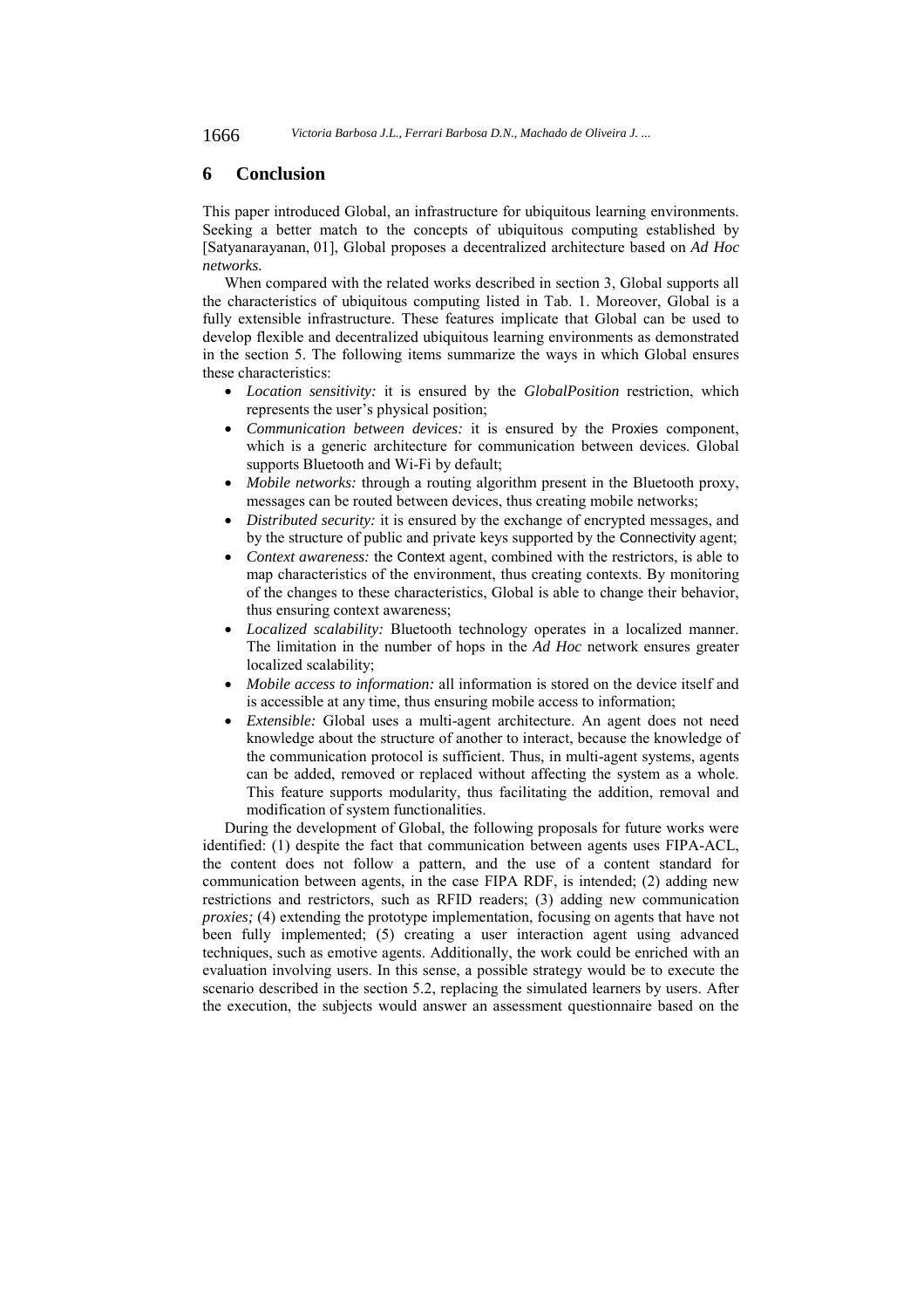Technology Acceptance Model (TAM) proposed by [Davis, 89] and applied and expanded by [Yoon and Kim, 07] in a study on the acceptance of wireless networks. In the TAM model, user satisfaction is measured through perceived usefulness and perceived ease of use. The TAM has been considered a standard for the evaluation of the acceptance of new technologies [Marangunic and Granic, 14].

### **Acknowledgements**

This work was financed by Capes/Brazil (http://www.capes.gov.br) and CNPq/Brazil (http://www.cnpq.br). We would like to acknowledge the support of both institutions. Finally, we would like to thank Unisinos (http://www.unisinos.br) and Feevale (http://www.feevale.br) for embracing this research.

### **References**

[Barbosa et al., 11] Barbosa, J. L. V., Hahn, R., Barbosa, D. N. F., Saccol, A.: A Ubiquitous Learning Model Focused on Learner Integration; International Journal of Learning Technology, 6, 1, 62-83, 2011. Doi=10.1504/IJLT.2011.040150.

[Barbosa et al., 12] Barbosa, J. L. V., Barbosa, D. N. F., Wagner, A.: Learning in Ubiquitous Computing Environments; International Journal of Information and Communication Technology Education, 8, 3, 1-14, 2012. Doi=10.4018/jicte.2012070108.

[Barbosa et al., 13] Barbosa, D. N. F., Barbosa, J. L. V., Bassani, P. B. S., Rosa, J., Martins, M., Nino, C.: Content management in a ubiquitous learning environment; International Journal of Computer Applications in Technology (IJCAT), 46, 1, 24-35, 2013. Doi=10.1504/IJCAT.2013.051385.

[Caceres and Friday, 12] Caceres, R, Friday, A.: Ubicomp systems at 20: Progress, opportunities, and challenges; IEEE Pervasive Computing, 11, 1, 14-21, 2012. Doi=10.1109/MPRV.2011.85.

[Chen and Li, 10] Chen, C. M., Li, Y. L.: Personalized Context-Aware Ubiquitous Learning System for Supporting Effectively English Vocabulary Learning; Interactive Learning Environments, 18, 4, 341-364, 2010. Doi=10.1080/10494820802602329.

[Davis, 89] Davis, F.: Perceived Usefulness, Perceived Ease Of Use, and User Acceptance Of Information Technology; MIS Quarterly, 13, 3, 319-340, 1989. Doi=10.2307/249008.

[Dey, 01] Dey, A. K.: Understanding and Using Context; Personal and Ubiquitous Computing, 5, 1, 4-7, 2001. Doi=10.1007/s007790170019.

[Dey et al., 10] Dey, A., Hightower, J., Lara, E., Davies, N.: Location-based services; IEEE Pervasive Computing, 9, 1, 11-12, 2010. Doi=10.1109/MPRV.2010.10.

[Edwards et al., 03] Edwards, W. K., Bellotti, V., Dey, A. K., Newman, M. W.: The challenges of user-centered design and evaluation for infrastructure; In Proc. Conference on Human Factors in Computing Systems, 2003, 297-304.

[Hahn and Barbosa, 08] Hahn, R., Barbosa, J. L. V.: An Architecture of Personnel Assistant to Ubiquitous Learning Environments; In Proc. Brazilian Symposium on Educational Informatics, 2008, 736-745.

[Hightower and Borriello, 01] Hightower, J., Borriello, G.: Location Systems for Ubiquitous Computing; IEEE Journal, 34, 8, 57-66, 2001. Doi=10.1109/2.940014.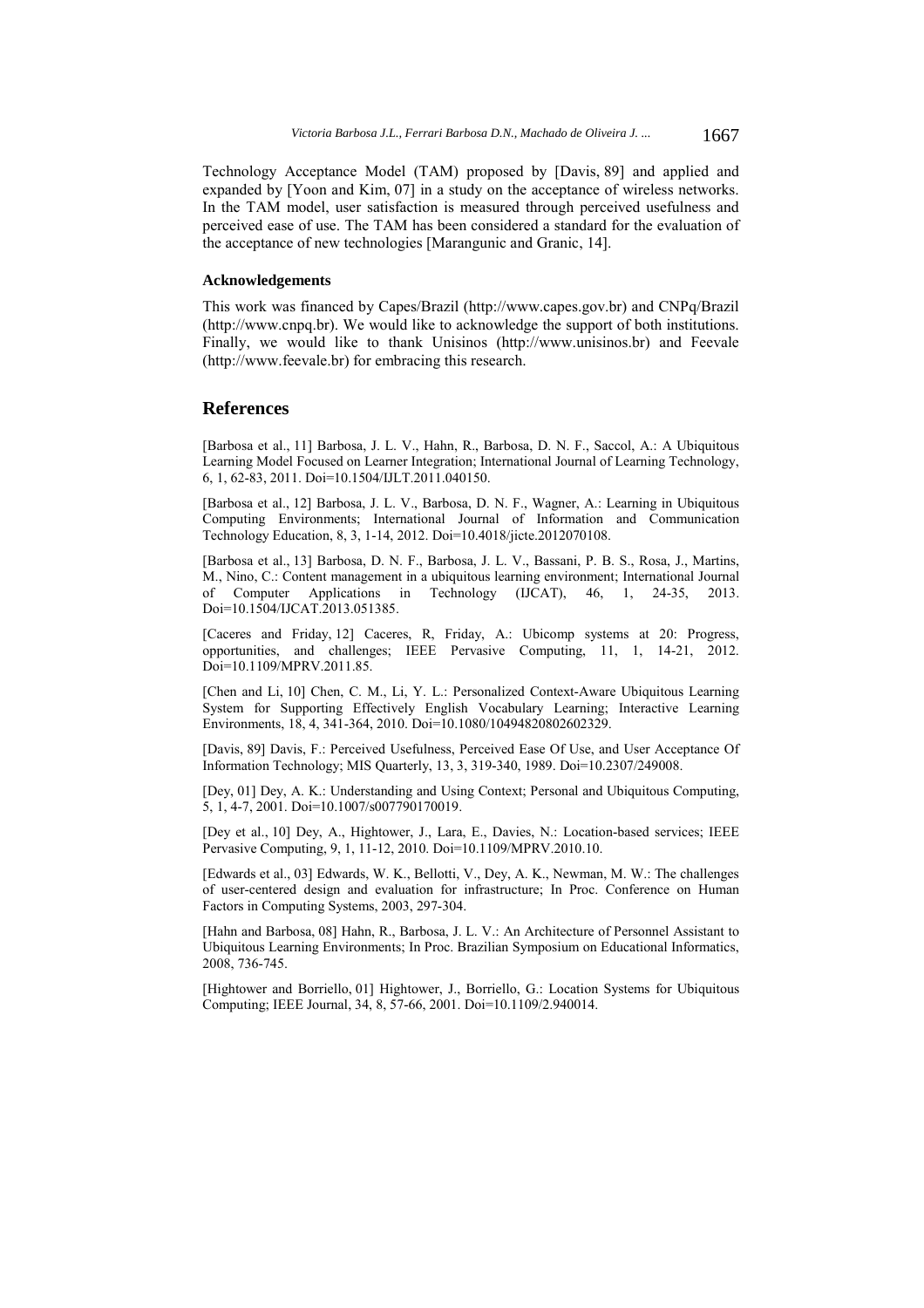[IED, 14] Immersive Education Initiative, 2014, http://immersiveeducation.org.

[Jin, 03] Jin, Q.: Learning Community Meets Peer-to-Peer Networking: Towards an Innovative Way of Person-to-Person E-Learning Support; In Proc. Int. Conf. on Knowledge Economy and Development of Science and Technology, 2003, 1-8.

[Knappmeyer et al., 13] Knappmeyer, M., Kiani, S.L., Reetz, E.S., Baker, N., Tonjes, R.: Survey of Context Provisioning Middleware; IEEE Communications Surveys & Tutorials, 15, 3, 1492-1519, 2013. Doi=10.1109/SURV.2013.010413.00207.

[Li et al, 05] Li, L., Zheng, Y., Ogata, H., Yano, Y.: Ubiquitous Computing in Learning: Toward a Conceptual Framework of Ubiquitous Learning Environment; International Journal of Pervasive Computing and Communication, 1, 3, 207-215, 2005.

[Liu et al, 09] Liu, T. Y., Tan, T. H., Chu, Y. L.: Outdoor Natural Science Learning with an RFID-Supported Immersive Ubiquitous Learning Environment; Educational Technology & Society, 12, 4, 161-175, 2009.

[Marangunic and Granic, 14] Marangunić, N., Granić, A.: Technology acceptance model: a literature review from 1986 to 2013; Universal Access in the Information Society, Published online, 1-15, 2014. Doi=10.1007/s10209-014-0348-1.

[Rabello et al., 12] Rabello, S. A., Oliveira, Jezer M., Wagner, A., Barbosa, J. L. V., Barbosa, D. N. F.: CoolEdu: a Collaborative Multiagent Model for Decentralized Ubiquitous Education Environments; IEEE Latin America Transactions, 10, 6, 2273-2279, 2012. Doi= 10.1109/TLA.2012.6418132.

[Satyanarayanan, 01] Satyanarayanan, M.: Pervasive computing: vision and challenges; IEEE Personal Communications, 8, 4, 10-17, 2001. Doi=10.1109/98.943998.

[Serio et al., 13] Serio, Á. D., Ibáñez, M. B., Kloos, C. D.: Impact of an augmented reality on students' motivation for a visual art course; Computers & Education, 68, 586-596, 2013. Doi= 10.1016/j.compedu.2012.03.002.

[Tavares et al., 12] Tavares, J. E. R., Barbosa, J. L. V., Costa, C. A., Yamin, A. C., Real, R. A.: Hefestos: a Model for Ubiquitous Accessibility Support; In Proc. Int. Conf. on Pervasive Technologies Related to Assistive Environments, 2012, 1-8. Doi=10.1145/2413097.2413131.

[Vianna and Barbosa, 14] Vianna, H., Barbosa, J. L. V.: A Model for Ubiquitous Care of Noncommunicable Diseases; IEEE Journal of Biomedical and Health Informatics, 18, 5, 1597- 1606, 2014. Doi=10.1109/JBHI.2013.2292860.

[Wagner et al., 14] Wagner, A., Barbosa, J.L.V., Barbosa, D.N.F.: A model for profile management applied to ubiquitous learning environments; Expert Systems with Applications, 41, 4, 2023-2034, 2014. Doi=10.1016/j.eswa.2013.08.098.

[Weiser, 91] Weiser, M.: The computer for the  $21<sup>st</sup>$  century; Scientific American, 265, 3, 94-104, 1991.

[Yin et al., 05] Yin, C., Ogata, H., Yano, Y, Oishi, Y.: JAPELAS: Supporting Japanese Polite Expressions Learning Using PDA Towards Ubiquitous Learning; The Journal of Information and Systems in Education, 3, 1, 33-39, 2005.

[Yin et al., 10] Yin, C., Ogata, H., Tabata, Y., Yano, Y.: Supporting the acquisition of Japanese polite expressions in context-aware ubiquitous learning; International Journal of Mobile Learning and Organization, 4, 2, 214-234, 2010. Doi=10.1504/IJMLO.2010.032637.

[Yang, 06] Yang, S. J.: Context Aware Ubiquitous Learning Environments for Peer-to-Peer Collaborative Learning; Educational Technology & Society, 9, 1, 188-201, 2006.